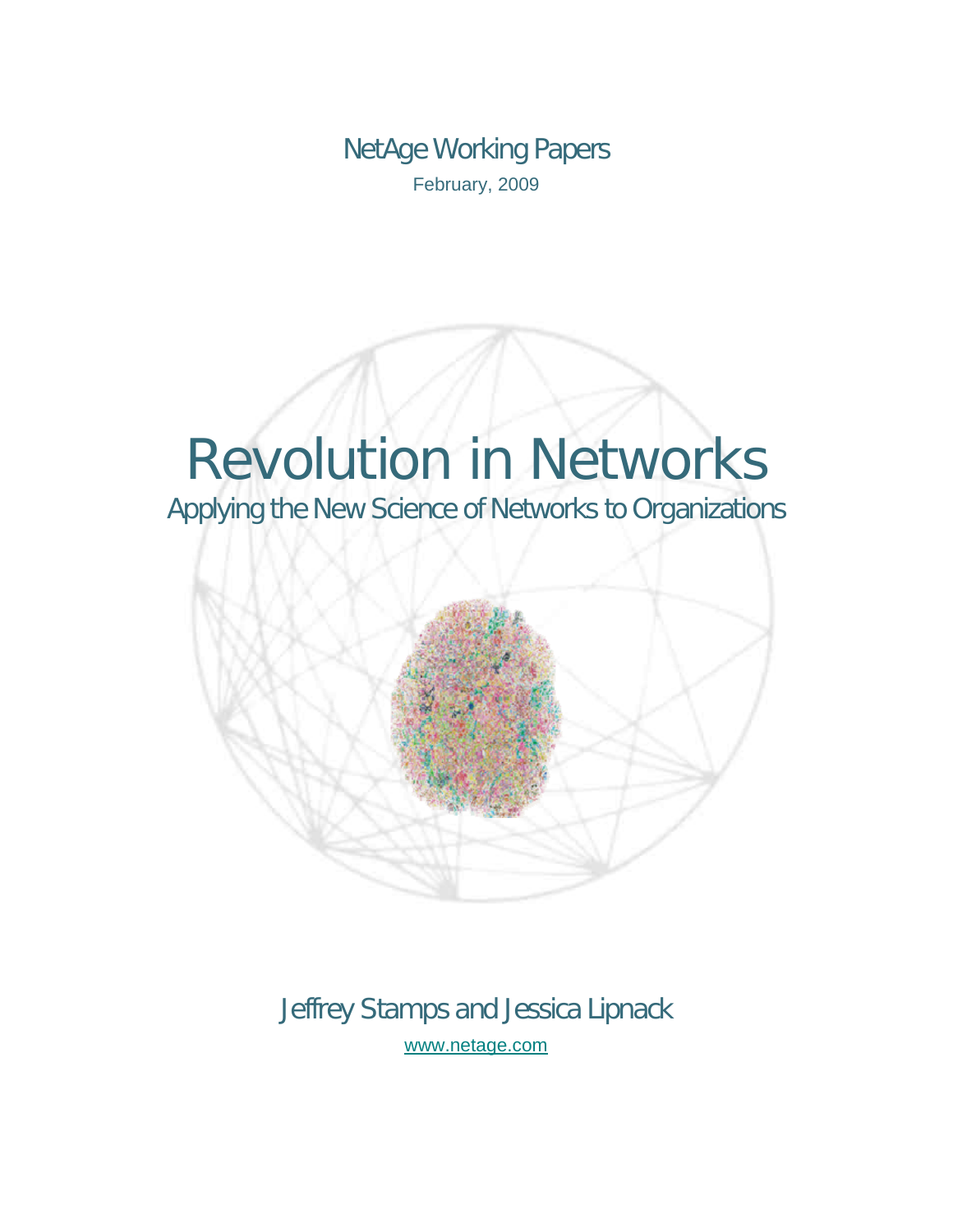

*[NetAge Working Papers](http://www.netage.com/pub/whpapers/index-white.html)* set out a new theory and practice for organizations. We feel compelled to publish these technical papers now as an urgent response to the collapse of traditional hierarchies and bureaucracies as evidenced by the current economic debacle. As the economic crisis deepens in 2009, we believe that now is the time for new ideas, new concepts, and new theory to come forward, approaches that will allow all kinds of organizations whether large or small to reorganize in smarter, better, and faster ways.

"Organization" network science is an application of a more general, and newlyadvanced network science. This latest network science, which we present here, includes the concept of "scale-free networks" and their signature pattern of hubs developed by Albert-László Barabási and others. A second stream of contemporary network thinking, written about by Duncan Watts, reveals how a few "shortcuts" dramatically reduce path lengths to form "small-world networks." In this paper, we reframe generic network principles of growth and "preferential attachment" are reframed for use in understanding and managing organizations as networks.

In this series of working papers we have been presenting the practical theory of organizations as networks. In doing so, management science reaps the benefits of network knowledge learned in other areas. Thus, discoveries about hubs, shortcuts, and other network properties are immediately applicable to organizations.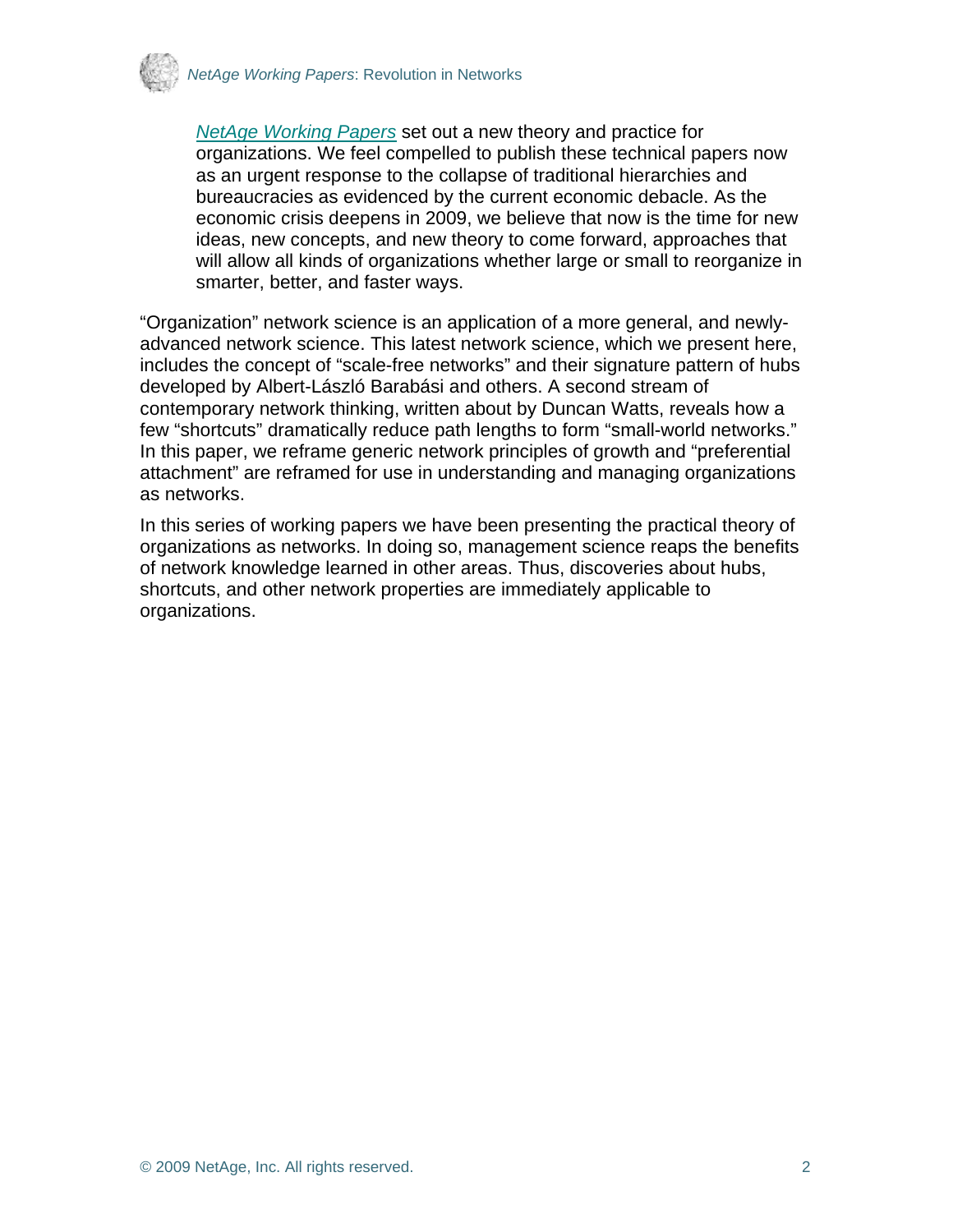

### Related Writing

#### **[NetAge Reports](http://www.netage.com/pub/whpapers/index-reports.html) on Reorganization**

- #1 - [The Digital Reorganization Chart](http://www.netage.com/pub/whpapers/NAReports/NARpt01_USGov-org.pdf)
- #2 - [Analyzing the Organization as a Network](http://www.netage.com/pub/whpapers/NAReports/NARpt02_USGov-anal.pdf)
- #3 - [How to Reorganize Virtually](http://www.netage.com/pub/whpapers/NAReports/NARpt03_USGov-reorg.pdf)
- #4 - [Organizing at the Edge of Chaos](http://www.netage.com/pub/whpapers/NAReports/NARpt04_org-at-edge.pdf)

Full report - [Reorganization: How to Create Smarter, Better, Faster Organizations without Moving](http://www.netage.com/pub/whpapers/NAReports/NARpt-vReorg_full.pdf)  [the Boxes Around](http://www.netage.com/pub/whpapers/NAReports/NARpt-vReorg_full.pdf)

#### **[Working Papers](http://www.netage.com/pub/whpapers/index-white.html) on**

#### **Management Science for Networked Organizations**

[Principles for Reorganization: How to Mix Levels, Span, and Size to Maximize Communication](http://www.netage.com/pub/whpapers/whpapers/WP_Principles-reorg.pdf)  [and Decision-Making](http://www.netage.com/pub/whpapers/whpapers/WP_Principles-reorg.pdf)  [The Virtual, Networked Organization: How One Company Became Transparent](http://www.netage.com/pub/articles/articles%20-%20new/Virtual%20Networked%20Org_pg-proof.pdf) [Organizational Networks: Core Concepts of People, Positions, and Relationships](http://www.netage.com/pub/whpapers/whpapers/WP_Core%20Concepts.pdf) [The Stadium Parable: Making the Organizational Network Concrete](http://www.netage.com/pub/articles/articles%20-%20new/Stadium-parable-doc_01Oct07.pdf)

[Revolution in Networks: Applying the New Science of Networks to Organizations](http://www.netage.com/pub/whpapers/whpapers/WP_Network%20Science.pdf)  [A Measure of Complexity: Organizations as Complex Adaptive Networks](http://www.netage.com/pub/whpapers/whpapers/WP_Complexity.pdf) [A Systems Science of Networked Organizations](http://www.netage.com/pub/whpapers/ISSS_2000.pdf)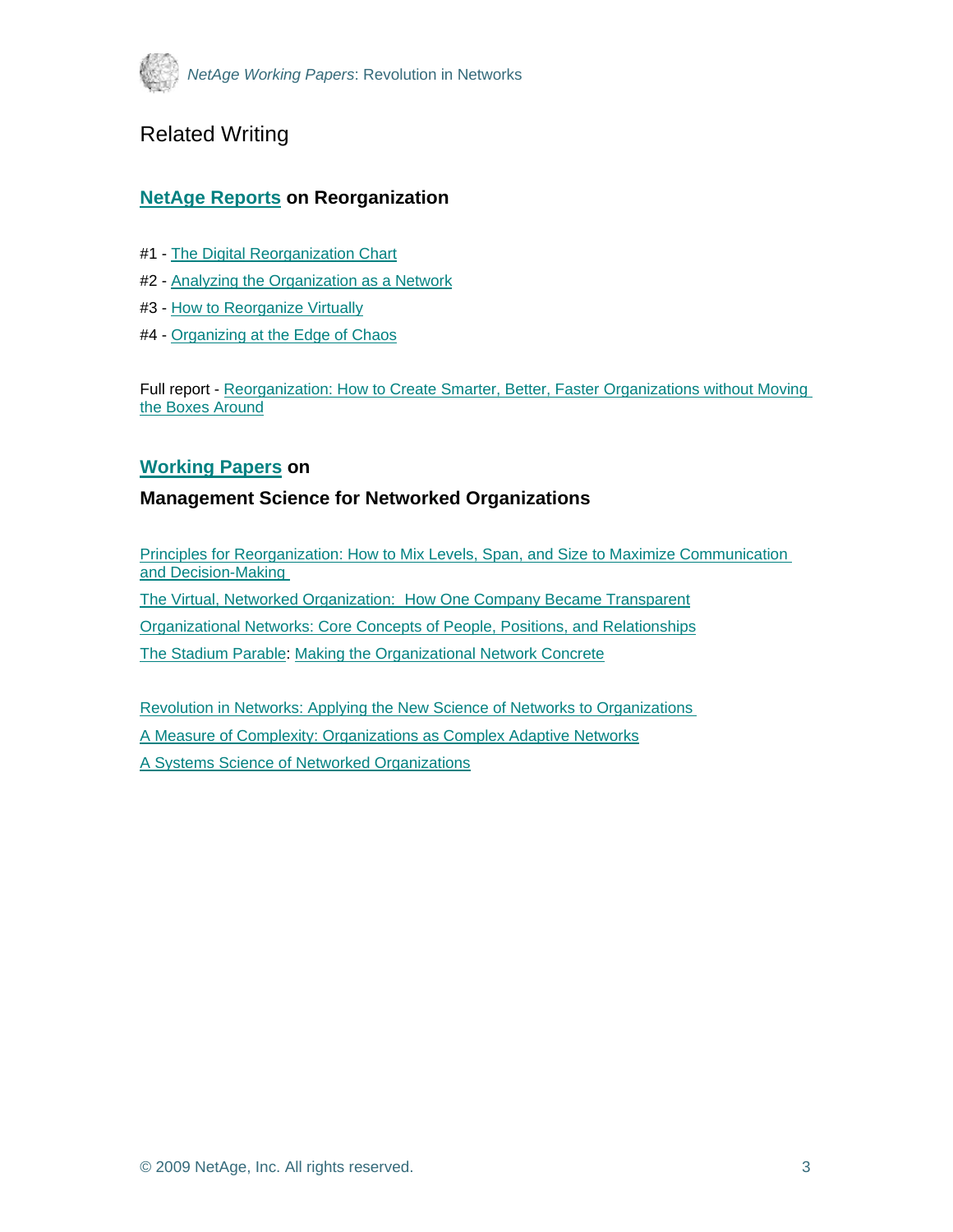

# **Table of Contents**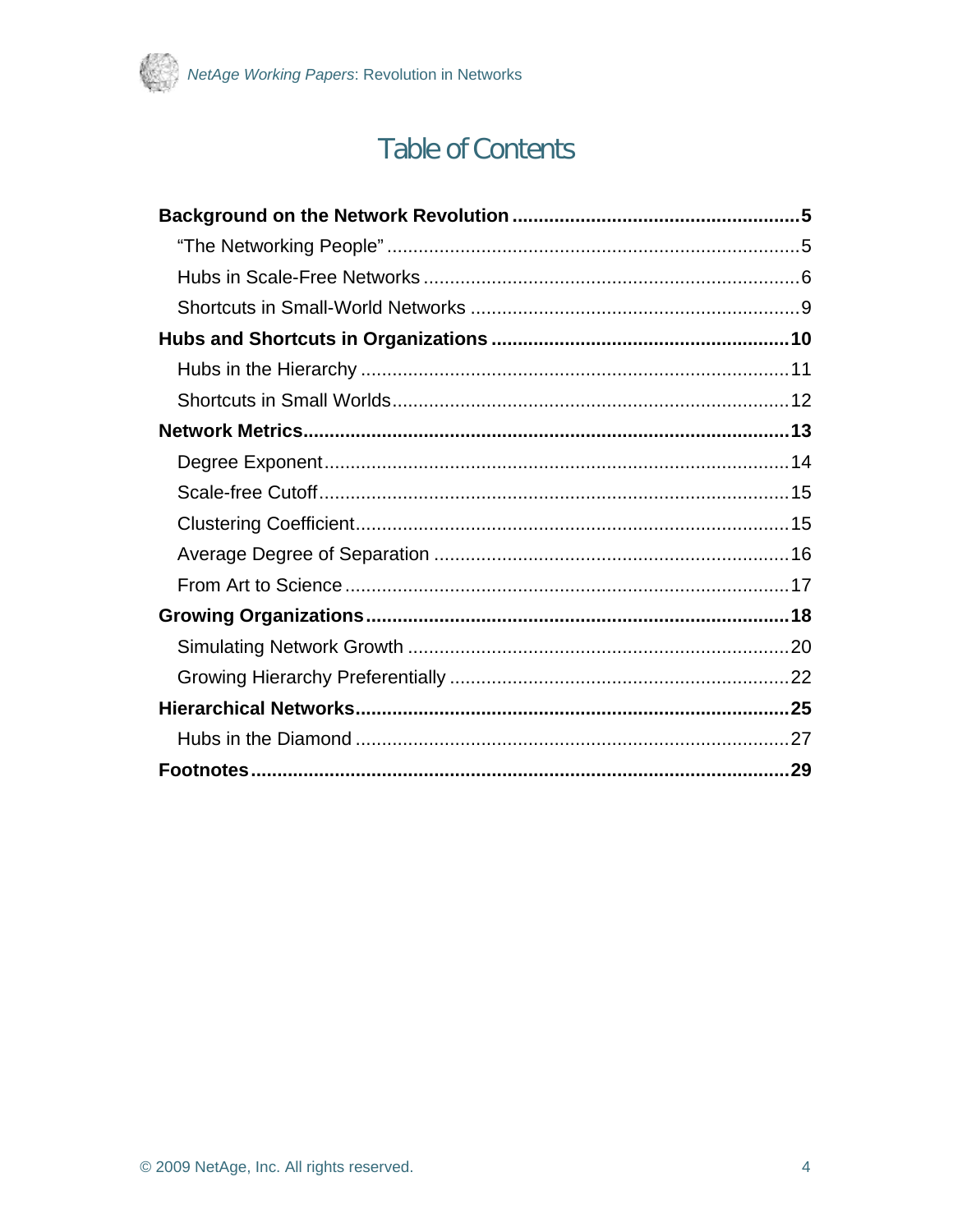<span id="page-4-0"></span>

# **Background on the Network Revolution**

"Nothing is more practical than a good theory," says Duncan Watts, in "Connected: The Power of Six Degrees," a Discovery Channel show first aired February 15, 2009. The short description is: "Connected - The Real Matrix, is a thought provoking examination of an idea: that there is a pervasive law which Nature uses to organize itself."

Over the past few years, a new "science of networks" has rapidly spread across the physical, biological, and social domains, bringing the simplicity of common characteristics to diverse complex systems.

Our field work at the leading edge of global organizational development confirms that this new "linked" science applies directly and immediately to highly-complex organizations. It is practical theory that is ready to be pulled into the rough-andtumble of the vast economic catastrophe that continues to unfold.

It is our hope that a true theory-based, data-driven, testable science of "organization networks" will enable an historic step-change increase in human organizational capabilities. Great ambition—but even modest improvements—in collaboration could have widespread application and deep impact. We believe this new knowledge can substantially improve our collective ability to work together better, a clear imperative imposed by the era's digital information technologies, accelerating globalization, and deepening human power to modify ourselves and the world around us.

### **"The Networking People"**

For the past 25 years, we have been studying, writing about, and developing practice for and about networks and networking. In our work, we have been collecting and telling thousands of stories about people working together in networks. We have chronicled the appearance of networks in grassroots movements (*Networking*, 1982, and *The Networking Book*, 1986), in global corporations (*The Age of the Network*, 1994), in the remarkable small-business networks of Emilia-Romagna, Italy (*The TeamNet Factor*, 1993), and in the dizzying reach of today's dispersed-but-connected work groups (*Virtual Teams*, 1997, 2000). In May, 2004, with [Ann Majchrzak](http://harvardbusinessonline.hbsp.harvard.edu/b01/en/search/searchResults.jhtml;jsessionid=R3DIK444DKSW4AKRGWDSELQ?Ntx=mode+matchallpartial&Ntk=Author%20Name&N=0&Ntt=Ann%20Majchrzak) and [Arvind Malhotra](http://harvardbusinessonline.hbsp.harvard.edu/b01/en/search/searchResults.jhtml;jsessionid=R3DIK444DKSW4AKRGWDSELQ?Ntx=mode+matchallpartial&Ntk=Author%20Name&N=0&Ntt=Arvind%20Malhotra), we published the results of a study of 54 high-performing, highly-distributed, global teams from 26 large organizations in the *Harvard Business Review[1](#page-28-1)* .

We have found and shared best practices, recognized and elaborated on new tools, and created many practical methodologies to implement networks at all scales from teams to global giants. We have moved from being futurists to mainstream as the network paradigm was become widely adopted in both scientific and popular thinking circles. From this work, we became known as "the networking people."

In our specialized field of organization networks, standard network science based on graph theory and mostly random models has never held much explanatory power or attraction for us. Nor have we found the tantalizingly powerful but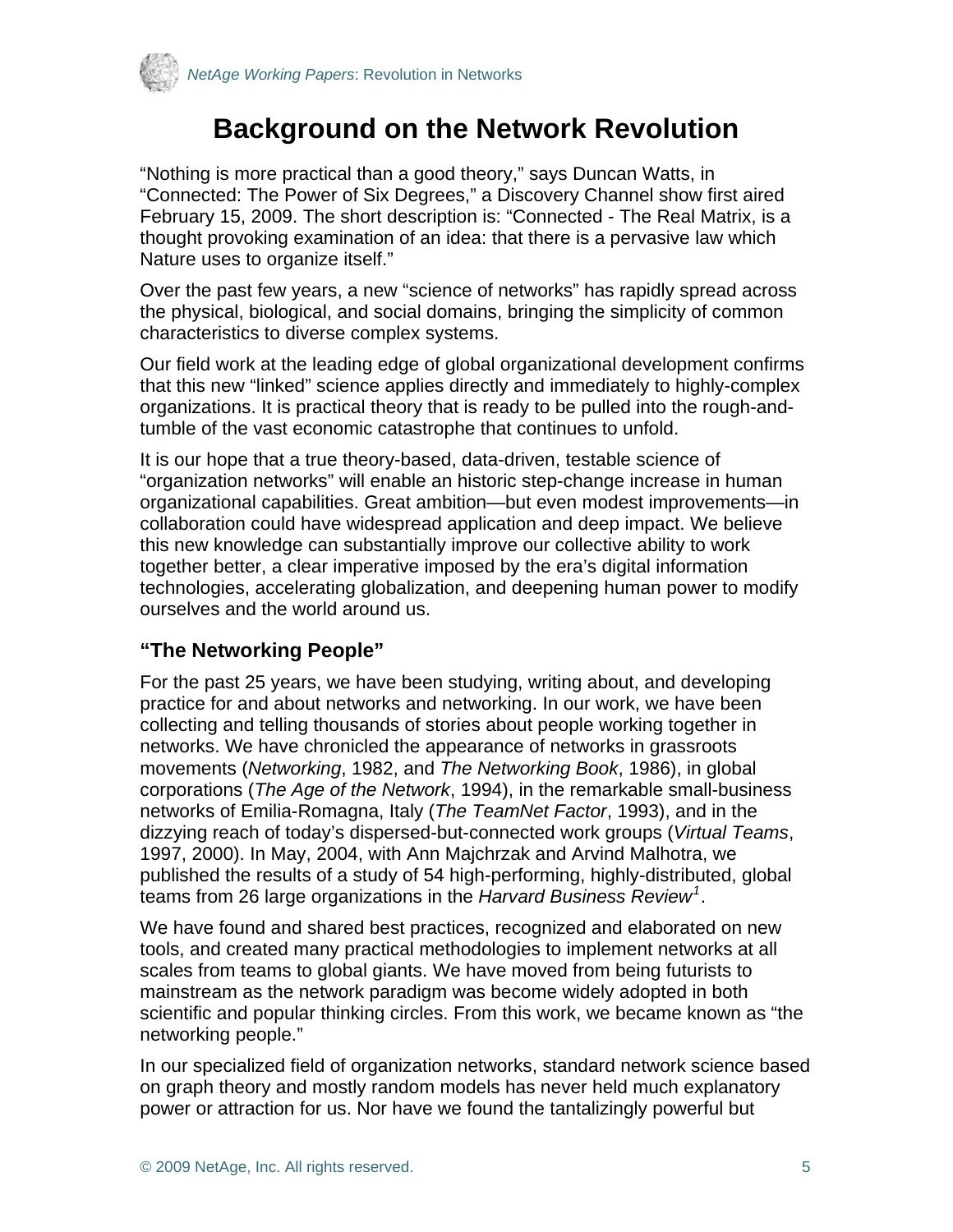<span id="page-5-0"></span>

ultimately scale-limited tools of social network analysis (SNA) applicable to the large-scale organizational entities that have been our focus. Then the quantum physicists showed up, following their noses into network data sets scattered across the scientific domains.

So what's new about networks according to the latest research? In a phrase, they are *organic, scale-free, small worlds*. The new network science grasps complex networks by their nodes and maps their links, generating useful metrics related to configurations that help identify hubs, shortcuts, and all manner of characteristics that are directly applicable to organizations.

This was, to us, a surprise: the appearance of a quantitatively based, probabilistic, general network science that applies to human systems. The science of scale-free and small-world networks corresponds to the dynamic and open-systems view of organizations we already hold.

The network science that appeared around the year 2000 came already threaded with mathematic rigor, tested by data across scientific domains, and verified through previously unmanageably large data sets that had been explored with the immense computing power now available. Data-driven and conceptual, it has a personality, or, rather, personalities. Two people's work (exemplified by books each has written) represent the dual main streams of the new thinking. In 2002, Albert-László Barabási published *Linked: The New Science of Networks[2](#page-28-2)* ; and in 2003, mathematician-turned-sociologist Watts released *Six Degrees: The*  Science of a Connected Age<sup>[3](#page-28-2)</sup>. Both very readable, these books have become seminal works in this infant field. We've picked up strands from each and woven them into our view of networks as organizations.

### **Hubs in Scale-Free Networks**



The explosion of the Internet and the Web has wrought tsunami-like effects on our shared world. Ironically, that's the epicenter of the quake that unleashed one major wave of the new network thinking. In the late-1990s, Barabási, then a thirtysomething professor at the University of Notre Dame, was wondering about the large-scale structure of the web. Thus, he and his colleagues set an automated crawler roaming the Internet. Its job was to gather data about how pages on the web—*nodes*—were connected by URLs—*links*.

The crawler counted the number of links connected to each node, a basic network quantity known as its "degree." The greater a node's number of links, the higher its degree. In checking the distribution of degrees, the researchers expected to find a normal bell curve with its average peak between dwindling extremes. That is, they expected to find the pattern predicted by the then-dominant assumptions of standard network science. Instead, they found something very different. The data fit a *power-law* curve, meaning a pattern of a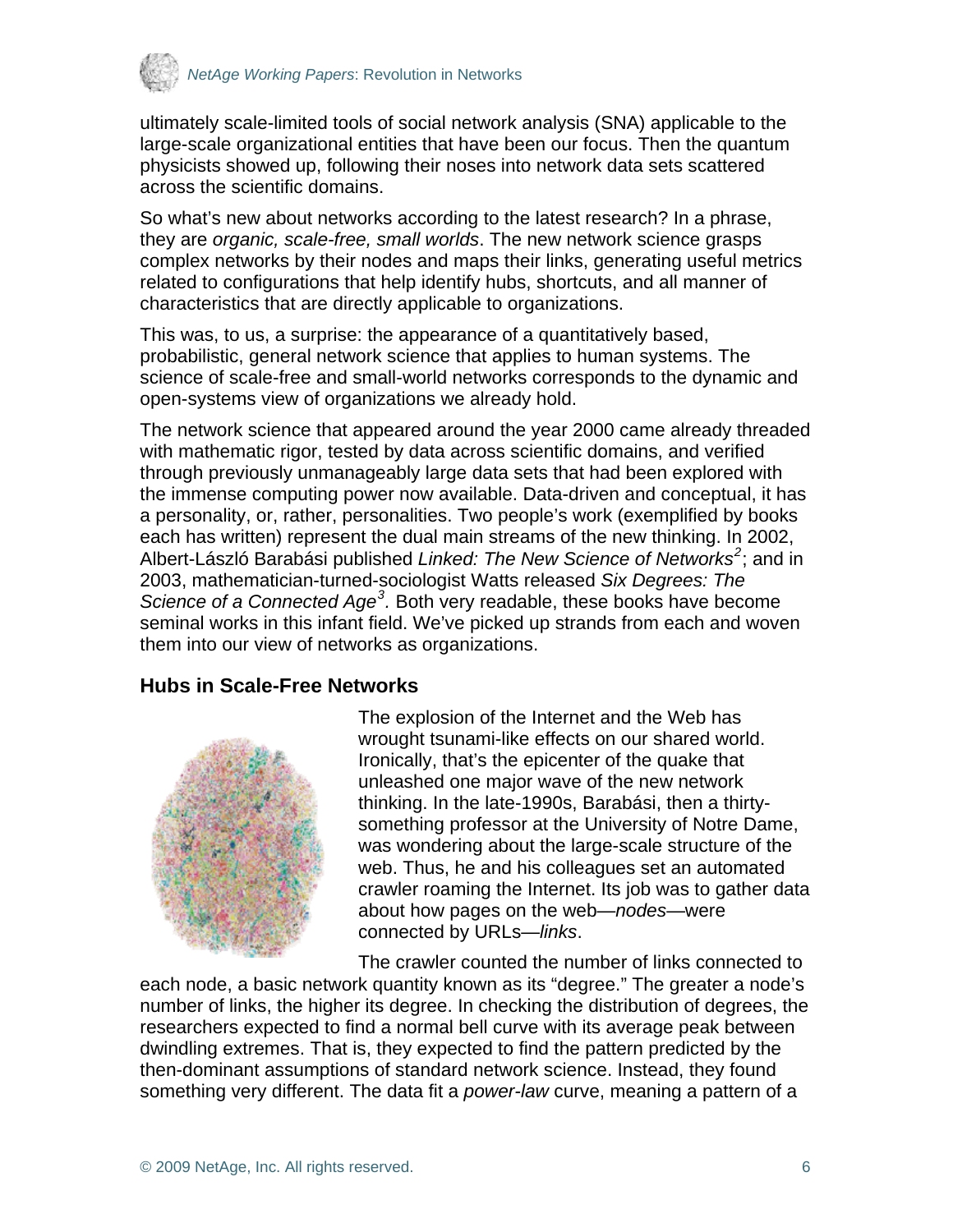

few nodes with many links and many nodes with few links. Barabási and friends had discovered *hubs*, highly connected nodes, and thereby unleashed a wave of new thinking.

Why? Not because they discovered hubs as the core structure of the web, which, we all know, is one vast, weird, and seemingly chaotic system. Rather it was because Barabási and his team immediately turned their attention to other types of networks. Would they, too, show the power-law pattern, characteristic of what Barabási came to dub "scale-free" networks? Over the next several years, they tested network data in biology, sociology, ecology, and communication, among other fields. What they found was dramatic confirmation that many, if not most, natural networks are scale-free. They identified a universal class of metrics that applied across radically different domains of science. They found that networks are real-world systems that develop according to general principles, regardless of their domains.

Why does this matter? Because the world around us is very, very complex. With networks, we can begin to get a real, practical, measurable handle on complexity. And our network knowledge is likely to build very rapidly because what we learn in one domain can easily pertain in another. Tools helpful in analyzing, visualizing, and simulating networks of one sort may relate to networks of a completely different sort.



#### Figure 1: Random and Scale-Free Networks

**Free Networks,"** *Scientific American***, May, 2003.**

The standard view of networks projects either randomness or a regular pattern of nodes and links, as in images of fishnets and spider webs. Yes, these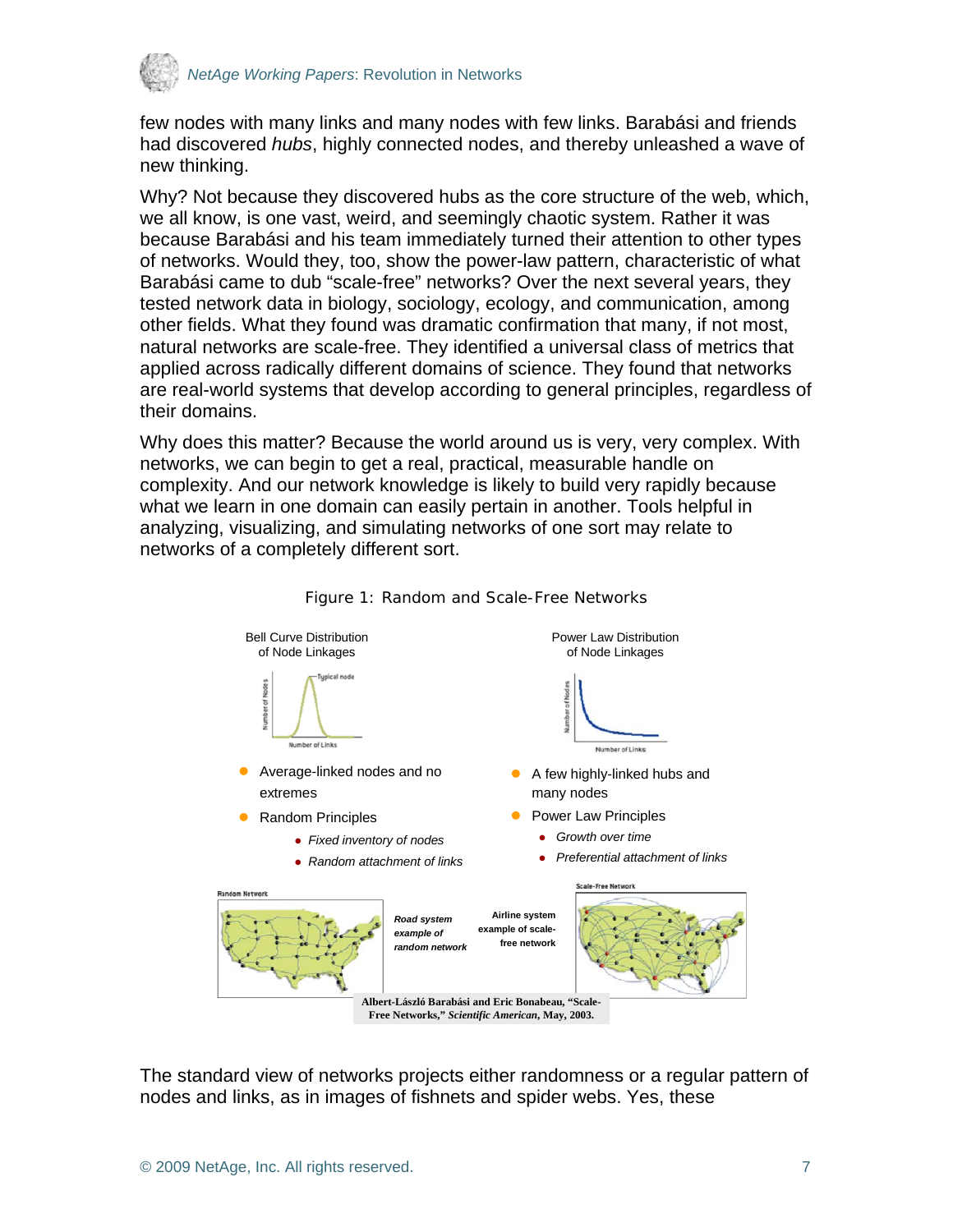

arrangements do reflect the structure of *some* networks, just not the pattern of *all* networks, and particularly not complex ones. Barabási compares patterns in two transportation networks to illustrate the differences: the road system is more like a random network (for example, approximately the same distances between exits) while the airline system is more like a scale-free network organized literally in a pattern of major and minor hubs (see Figure 1). As we have found, organizations are more like airline than road systems.

Some key examples Barabási and his principal colleague, graduate student Réka Albert, used in their instant-classic paper $4$  demonstrate this cross-domain variety (see Figure 2, summarizing their findings in a table from an excellent 2003 *Scientific American* article "[Scale-Free Networks"](http://www.barabasilab.com/pubs/CCNR-ALB_Publications/200305-01_SciAmer-ScaleFree/200305-01_SciAmer-ScaleFree.pdf) by Barabási and Eric Bonabeau).<sup>[5](#page-28-2)</sup> Examples include molecules linked by biochemical reactions to form a cellular metabolism network, and proteins that link in regulating a cell's activities to comprise a protein regulatory network. People are nodes in several of the networks studied, as scientific collaborators on research papers, actors who have been in the same film (literally the source of the popular social game, "Six Degrees of Kevin Bacon," which Barabási writes about), and patterns of sexual contact. Food-chain networks, power grids, linguistic patterns of word cooccurrences, and the technology of the Internet were all included in their groundbreaking demonstration of the wide applicability of scale-free networks.

| <b>Network</b>                | <b>Type</b> | <b>Nodes</b>                                             | <b>Links</b>                                         |
|-------------------------------|-------------|----------------------------------------------------------|------------------------------------------------------|
| Cellular metabolism           | Biology     | Molecules involved<br>in burning food for<br>energy      | Participation in the<br>same biochemical<br>reaction |
| Protein regulatory<br>network | Biology     | Proteins that help<br>to regulate a cell's<br>activities | Interactions among<br>proteins                       |
| Sexual relationships          | People      | People                                                   | Sexual contract                                      |
| Hollywood                     | People      | Actors                                                   | Appearance in the<br>same movie                      |
| Research<br>collaborations    | People      | <b>Scientists</b>                                        | Co-authorship of<br>papers                           |
| Internet<br>infrastructure    | Technology  | Routers                                                  | Optical and other<br>physical connections            |
| World Wide Web                | Knowledge   | Web pages                                                | URLs                                                 |

|  |  | Figure 2: Scale-Free Networks Are Everywhere |
|--|--|----------------------------------------------|
|  |  |                                              |

"Scale-Free Networks" by Albert-László Barabási and Eric Bonabeau, Scientific American, May, 2003.

Barabási not only showed that hubs are common in many networks, but also how a few general principles underlie them. Through simulation, he and his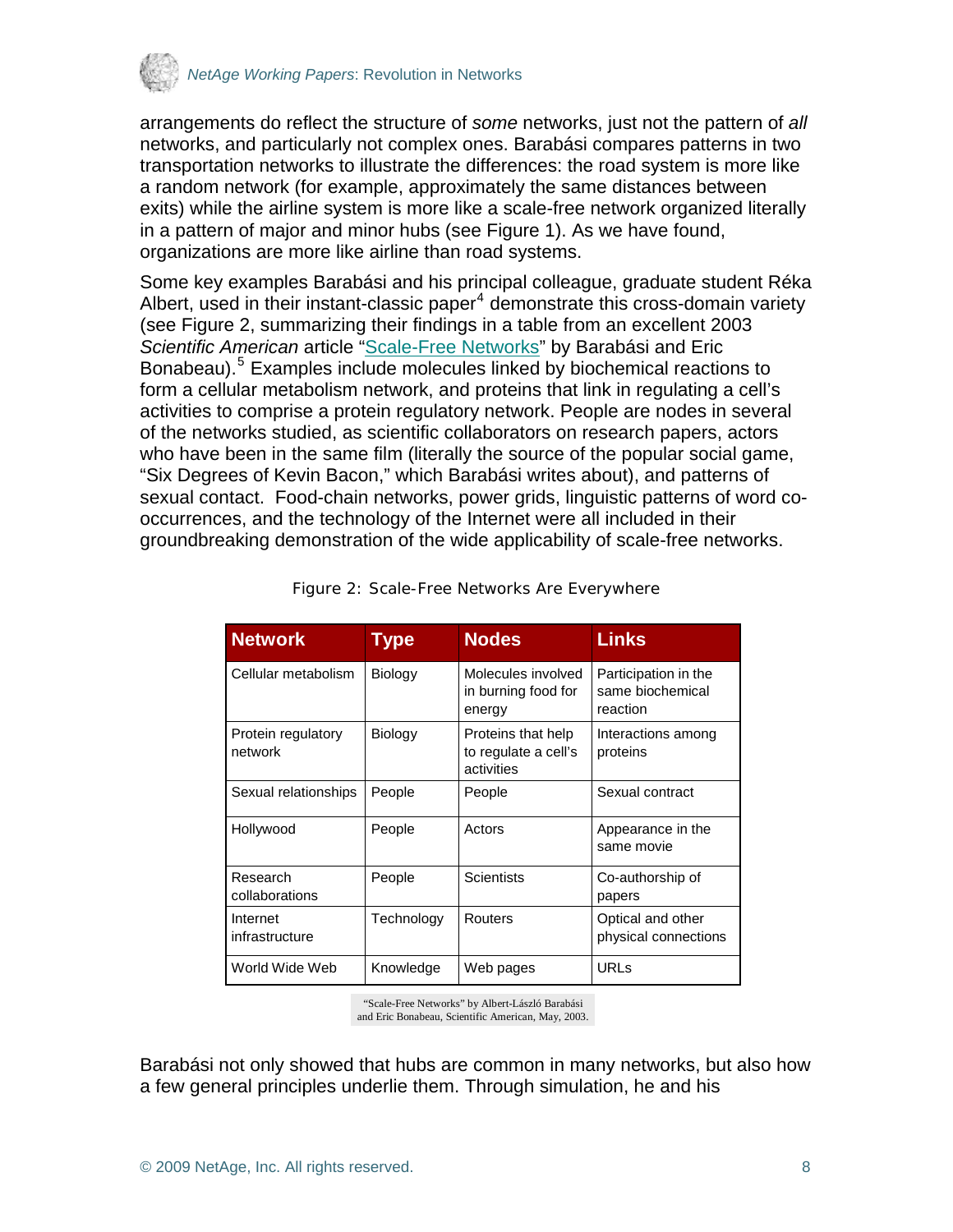<span id="page-8-0"></span>

colleagues generated scale-free network models from just two principles—growth and "preferential attachment."

- Growth reverses an unexamined assumption of the earlier standard network model, which treated the number of nodes as constant, generating what is essentially a closed, relatively static system. The new model, however, suggests that a network displaying the characteristic power-law hierarchy of hubs grows node-by-node and is a dynamic, open system.
- Preferential attachment essentially states that wellconnected nodes are more likely to attract links from new nodes than less-richly connected nodes. In the currency of links, this has been characterized as the tendency for "the rich to get richer." Generally speaking, seniority gains as the network grows, with older nodes having more time to collect links.

While the scale-free power law may seem esoteric, its practical use is familiar to us in the many renditions of the "80/20" principle. This general rule-of-thumb includes such distributions as 20% of the population controlling 80% of the wealth, or 20% of pea pods producing 80% of the peas. Both of these are in fact among Vilfredo Pareto's early 20<sup>th</sup>-century empirical observations that gave raise to the "rule." This is the power law at work and in use today.

### **Shortcuts in Small-World Networks**

But it's not just about hubs. Complementing the work of Barabási and his colleagues, two professors, Watts, a sociologist at Columbia University, and Steven Strogatz, a mathematician at Cornell University, tackled the small-world mystery that had been building for decades. As the question is popularly put, why do only "six degrees," in network terms the number of links in a path, putatively separate us from every other person on the planet? This apparent small-world property of human networks was first revealed by Stanley Milgram. In an  $\overline{a}$  ingenious 19[6](#page-28-2)7 experiment<sup>6</sup>, Milgram counted how many steps it would take for a letter from a random person in Omaha to reach a specific lawyer in Boston along a path of strong first-name-basis connections.

The small-world paradox arises because people interact primarily with their families, friends, and neighbors. Social networks know this property as "clustering." If most of the people I talk to converse with one another, then how do I step out of a circular world? How could I reach someone on the other side of the globe in a few steps? A brilliant clue was offered by Mark Granovetter, summarized in the elegant title of his now-famous 1973 paper, "The Strength of Weak Ties."<sup>[7](#page-28-2)</sup> He showed that people more often find their jobs through acquaintances or friends-of-friends, rather than through their close circle of connections, reaching across clusters and making worlds small.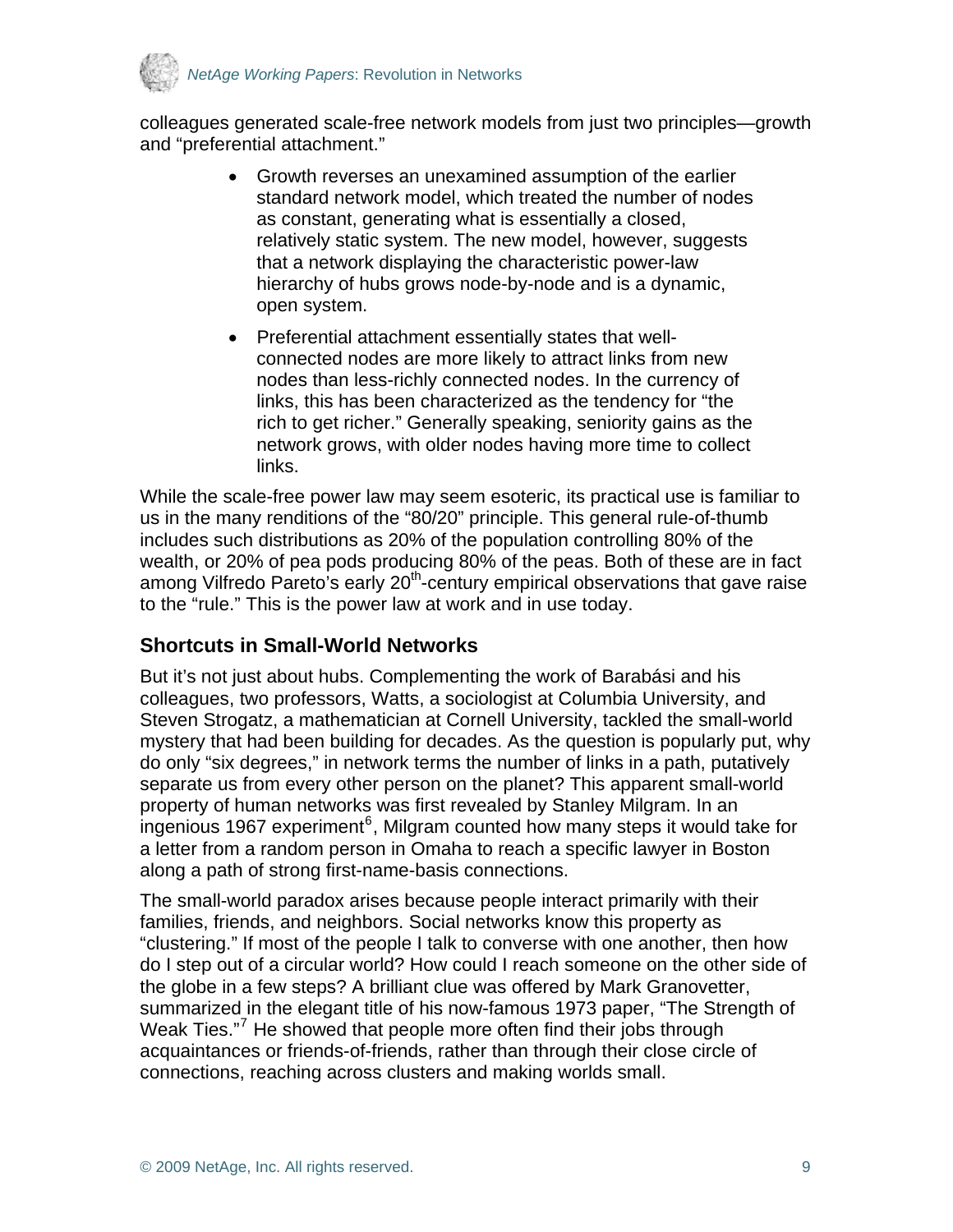<span id="page-9-0"></span>

Watts and Strogatz began their intense journey by trying to unravel the mystery of how huge numbers of fireflies suddenly start blinking in sync. In their search, they discovered a general solution to the paradox—shortcuts. What they showed mathematically (reported in the prestigious journal *Nature*[8](#page-28-2) in 1998), was that small worlds exist between the two poles of network structure—the regular lattice and the completely random network. They found that when they added even a few links randomly to a regular lattice network, its degree of separation dramatically decreases. However, after adding an initial number of "weak ties," the effect of adding more shortcuts rapidly decreases. The average degree doesn't decrease much after a certain point.

When they tested their theory with data, they confirmed their small-world predictions, starting with the Kevin Bacon network information. As Barabási and associates wondered about scale-free networks, so did Watts and company wonder if the small-world hypothesis would extend beyond human groups into other types of networks. Remarkably, that answer also was yes. Networks as different as the U.S. Western Systems power grid and the neural network of a very simple organism called *C. Elegans* were shown to exhibit both clustering and small-world properties.

While knowing more about the nature *of* networks has value in itself, both Barabási and Watts have equally emphasized the dynamics that happen *on* these networks. For example, scale-free networks are particularly robust against accidents because critical hubs are relatively scarce, but they are vulnerable to direct attack. Hubs require both more capability and more protection. Dynamics of cascading network failure were dramatically illustrated in the massive northeastern U.S. blackout on August 15, 2003. Barabási appeared in the New York Times the next day with a piece on network complexity, "We're All on the Grid Together."<sup>[9](#page-28-2)</sup> Watts' collaborator Strogatz had a New York Times' piece on the same high-profile page a week later, "How the Blackout Came to Life."<sup>[10](#page-28-2)</sup>

Fads and epidemics, innovation and diffusion, search, decision-making, viruses biological and digital, adaptation, recovery, and communications of all sorts are just some of the dynamics that the new network science illuminates.

# **Hubs and Shortcuts in Organizations**

On the face of it, organizations *are* networks. We easily can describe them as configurations of nodes and links. But what nodes to grasp? Usually, we recognize organizations as networks of *people*. Holding tight to that truth, we are suggesting an additional type of human network exists—an evolved configuration of *positions*. Our core view is that organizations comprise networks of people and positions, and that we habitually conflate these two very different types of networks. The new network thinking applies to both types, but it is in looking anew at the formal structures of positions and their interdependent relationships that an *organization* network science is realized.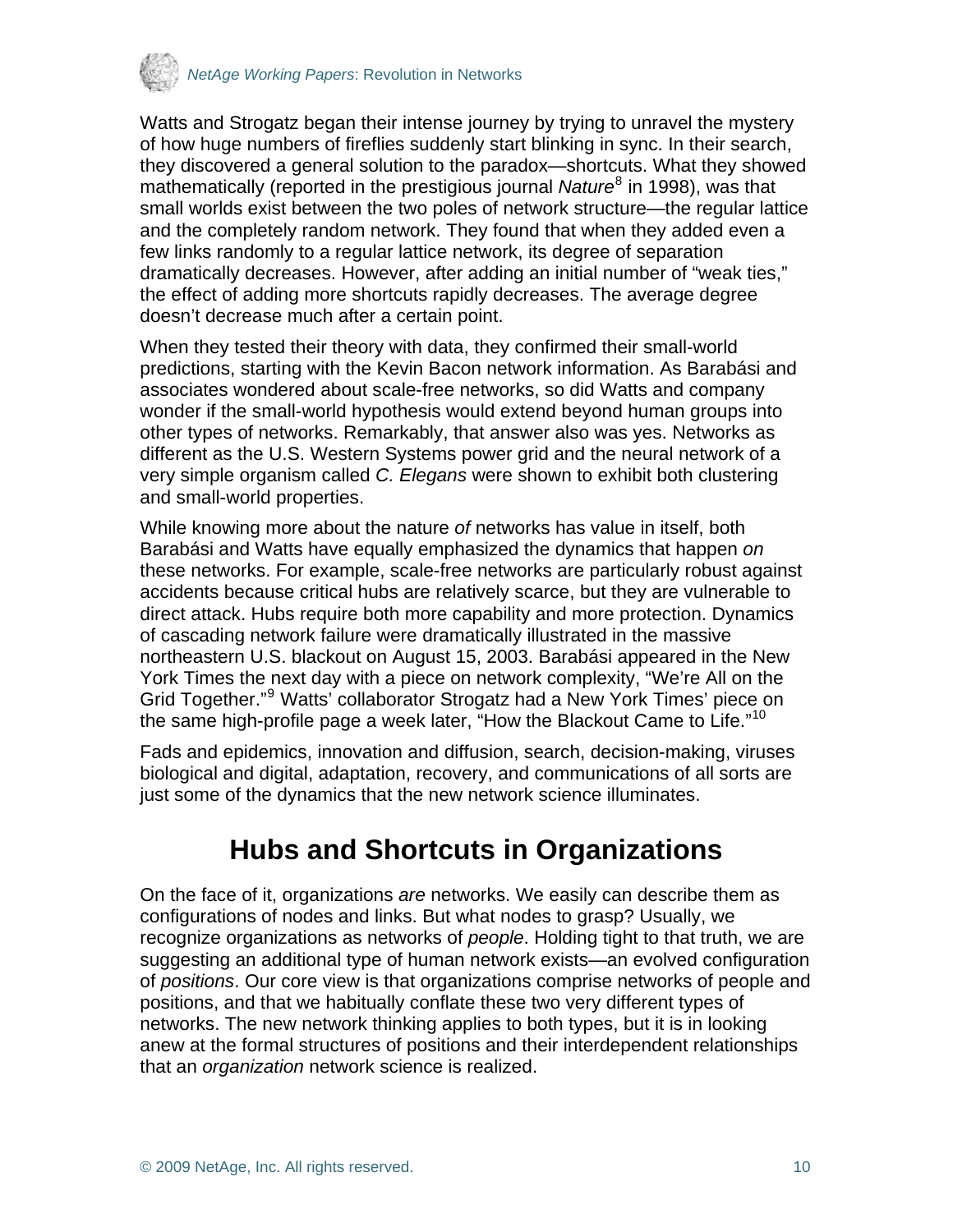<span id="page-10-0"></span>

Immediate benefits accrue from using this new perspective. Data is already embedded in institutional information systems, as in Eleum's case, or is easily obtained. For researchers and leaders, there is little gap between discovery and application in the field. Eleum's leaders found they could make use of the findings every step of the way.

### **Hubs in the Hierarchy**

One quick way to see the value of the network perspective is to look at the leadership implications of hubs in the formal structure. For example, we asked a U.S. Army Major General serving with Joint Forces to sketch a network of his assignments when he was functioning just four levels down from the U.S. President. He produced a set of diagrams that looked two levels up and two levels down—over ten years and through a number of commands. His network maps, based on the historical sequence of his position, illustrate how key relationships, particularly horizontal connections, increase with seniority. It takes only a few minutes of discussion for senior leaders to see possibilities such as this one. They've watched increasing connections happen to themselves; most, like the general, even can draw their networks over time. That organizations have hubs, which are nodes with many links, is immediately and intuitively obvious to senior executives—because they occupy hub positions themselves.

To suggest that 20% of the management positions in organizations handle 80% of the coordinating links accords with leadership experience. A scale-free network, meaning one that has no fixed limits, predicts a hierarchy of hubs. It's easy to imagine a few senior managers as the organization's global hubs, upper and middle-managers as regional hubs, and front-line supervisors as local hubs, connecting to the 80%-majority of positions that provide direct production and service functions. Now we know that, at least in Eleum (the company we've described and analyzed in other papers), this is not an accurate picture of reality: Hubs appear across multiple levels of the hierarchy, even though they comprise only a small fraction of total leadership positions.

Network scientists have learned that scale-free networks are generally robust against accidents but vulnerable to attack. In cross-domain studies, networks show their vulnerability when something disables even a few key hubs. We interpret an "attack" on *leadership* hubs as exceptional stress on highlyconnected managers, whether by constant travel, poor organizational design, wasteful meeting practices, or unfortunate online collaboration behavior. When crises appear, hub leaders are even more vulnerable, as a severe accident claiming lives took place in one of Eleum's plants just before the new organization's launch demonstrated. Such all-consuming disasters use executive time in ways that leave normal pathways and by-ways frustrated, disrupted, and more at risk.

The reverse of catastrophe is the spread of positive innovation or cultural change. How can you find key players to promote new ideas and mete out scarce resources? Draw an Eleum-style network map that shows hubs and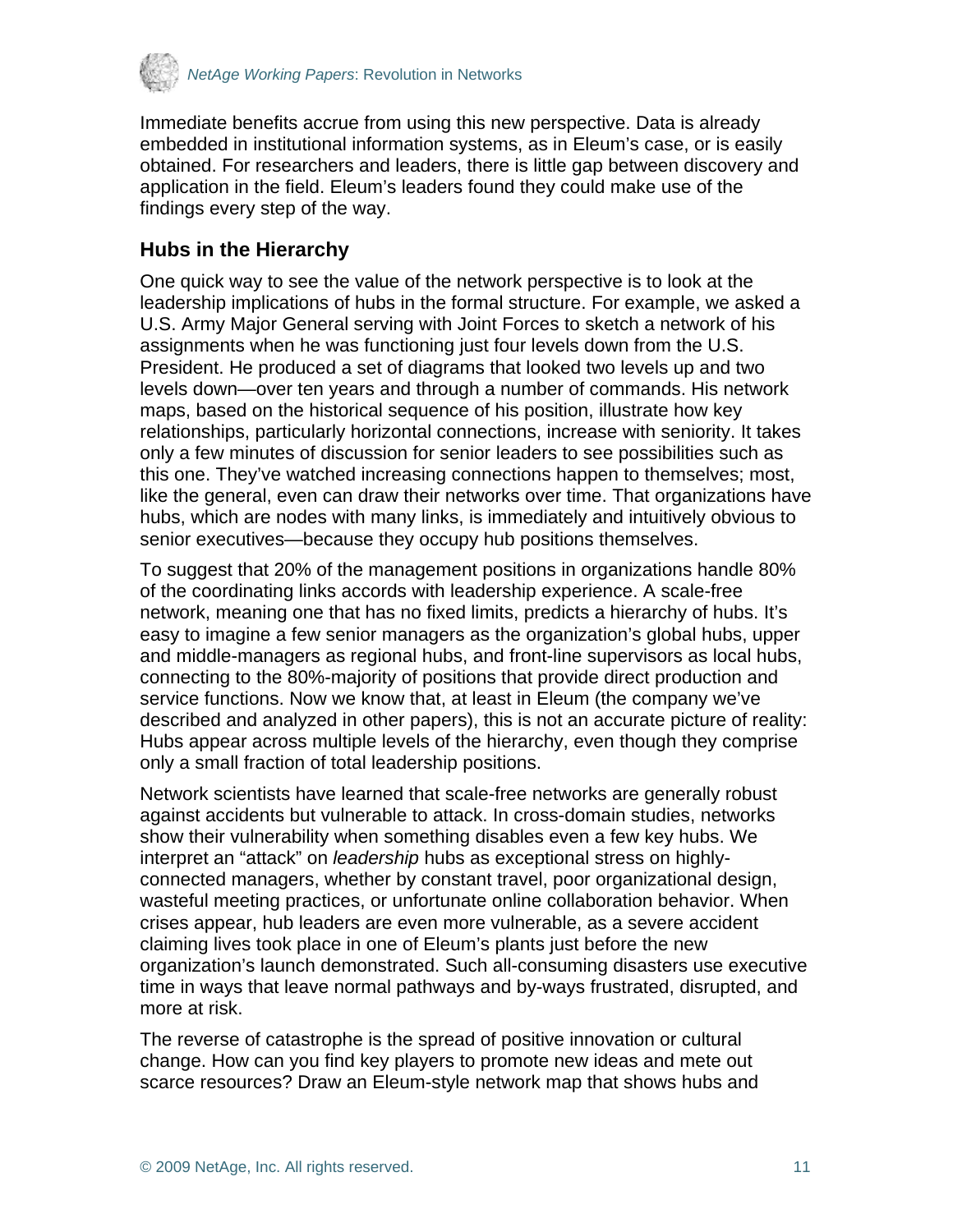<span id="page-11-0"></span>

produces a database of metrics for every position. Such a map offers strategic and tactical benefits. Among other advantages, it:

- Suggests alternative strategies for enterprise-wide communication, engagement, and organizational development;
- Enables patterns of diffusion of new ideas through hubthreaded networks showing who to engage for greatest effect in change efforts;
- Helps target leadership training and HR support to those who need it most, particularly for virtual working;
- Encourages rethinking standard policies around performance reviews, as this leadership burden is very unequally distributed;
- Sparks new thinking in uniform information management policies. A one-size-fits-all approach, where everyone receives the same, base-level technology, is inadequate for hubs. Though their numbers are by definition small, their information management fluency in today's organization is critical. Conversely, providing everyone with capabilities at the level that hubs require would be highly wasteful.

The realization that hubs are a key to organizational performance suggests a plan of action.

- 1. Identify the hubs who keep the organizational network together and alive;
- 2. Support their ability to conduct interactions and sustain relationships in accord with their link load; and
- 3. Act to prevent burnout, overload, and stress that naturally come with higher numbers of links, more interactions, and increasing commitments.

Providing more sophisticated technology to such people and reducing stressors on them are not perks. They are network requirements: they allow the system to protect and enable its vital hubs.

### **Shortcuts in Small Worlds**

Organizations also reflect insights from another branch of the new network science: "small worlds." How long it takes to travel from node to node, known as path length, is critical to many aspects of organizational life: speed of decisionmaking, ability to share information, and, as we mentioned above, diffusion of new ideas and technologies. The average path lengths of very steep hierarchies are longer than in more collapsed organizations that typically function more quickly. Generally, the steeper the organization is, the slower its response, with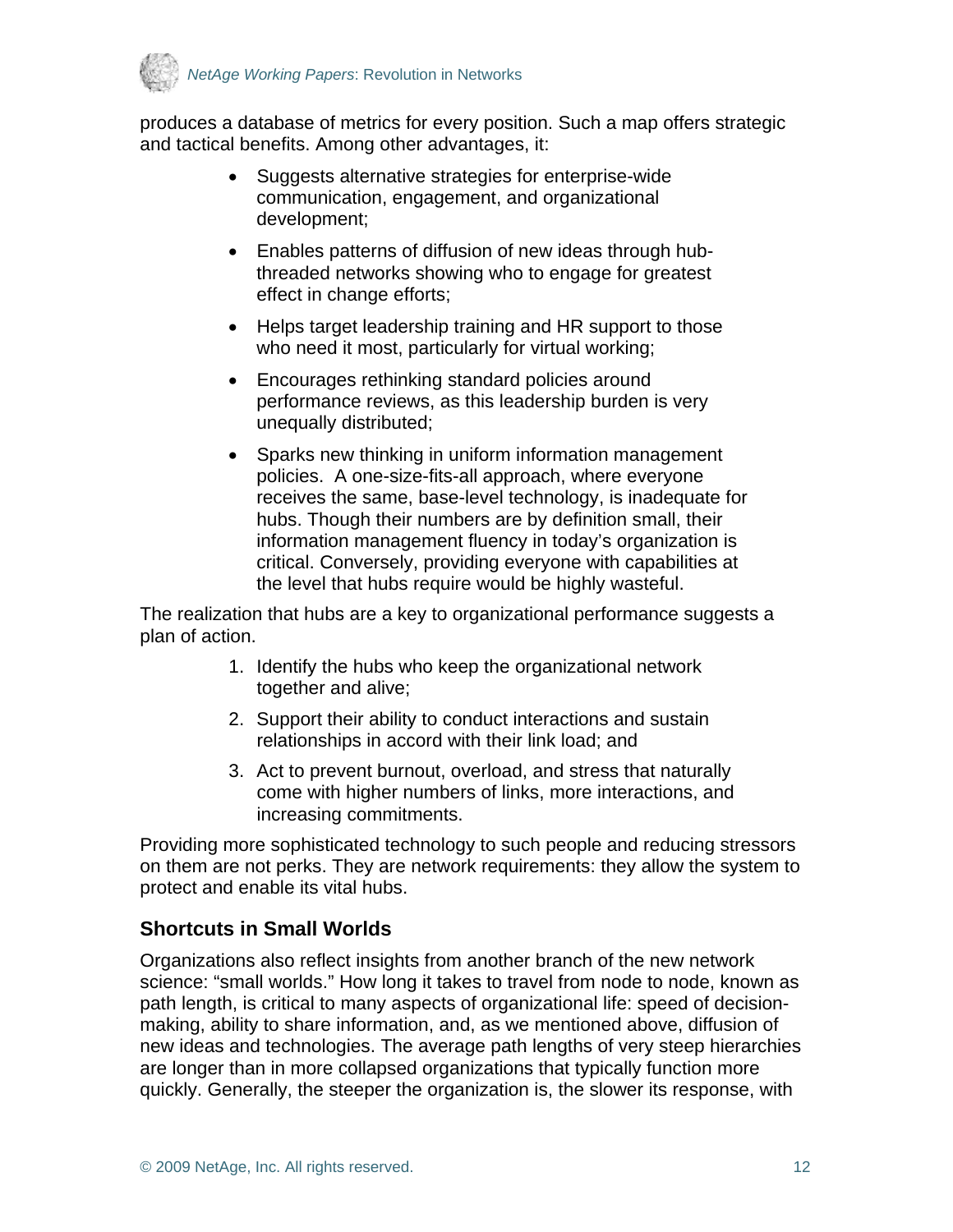<span id="page-12-0"></span>

less adaptability to change. This is not news to most people working in such organizations.

To cope with extra-long decision-making path lengths, organizations have invented a work-around: the dotted-line, matrix-reporting relationship. Added to traditional solid lines, matrix reporting relationships provide alternative pathways for decisions and influence. Systematic dotted-line reports (matrixed organizations) are among the most important organizational innovations to arise in the face of accelerating complexity and rate of change. Just as networks in other domains naturally create shortcuts to pick up speed, so do organizations create theirs.

In hierarchies, the logic of decision-making, influence-generation, and messagepassing is that the higher the position in the organization, the greater the burden. As ambiguity increases, coordination needs rise; more message-passing and decision-making push up the chain of command and overload the traditional system. Shortcuts may be essential parts of an evolutionary strategy by organizations to reduce stress on key hubs, going beyond mere relief from congestion at the top.

Shorter path lengths also arise from multiple group memberships. Managers are typically members of numerous small groups, starting with their own management teams. Teams and other small groups harbor strong relationships among a "cluster" of people who interact because of their positions. Often members of many such teams, managers provide the shortcuts that reduce organizational distance. In this way, they bring clusters closer together; they lower their average "degree of separation." Similarly, cross-functional project teams provide another response to rising complexity. Here decision-path lengths among functions condense when compared with the classic, serial, bureaucratic decision-making. Instead of going up and down the functional chains of command, these groups *cross* functions.

Human organizations have evolved—from communities of small groups to pyramidal hierarchies to bureaucratic assemblies of specialties, and, now, to networked organizations. This doesn't mean that small groups, hierarchies, and bureaucracies have gone away.

However, what is happening now is that organizations are evolving more adaptive forms that take advantage of the radically new types of connective technologies appearing in this digital age. With the new network models, we can represent older forms of organizations (e.g., a hierarchy network) while incorporating the newly linked groups emerging in the 21<sup>st</sup> century.

# **Network Metrics**

In our working paper, ["Principles for Reorganization](http://www.netage.com/pub/whpapers/whpapers/WP_Principles-reorg.pdf)," we discuss and demonstrate three key network metrics that are also key organizational properties.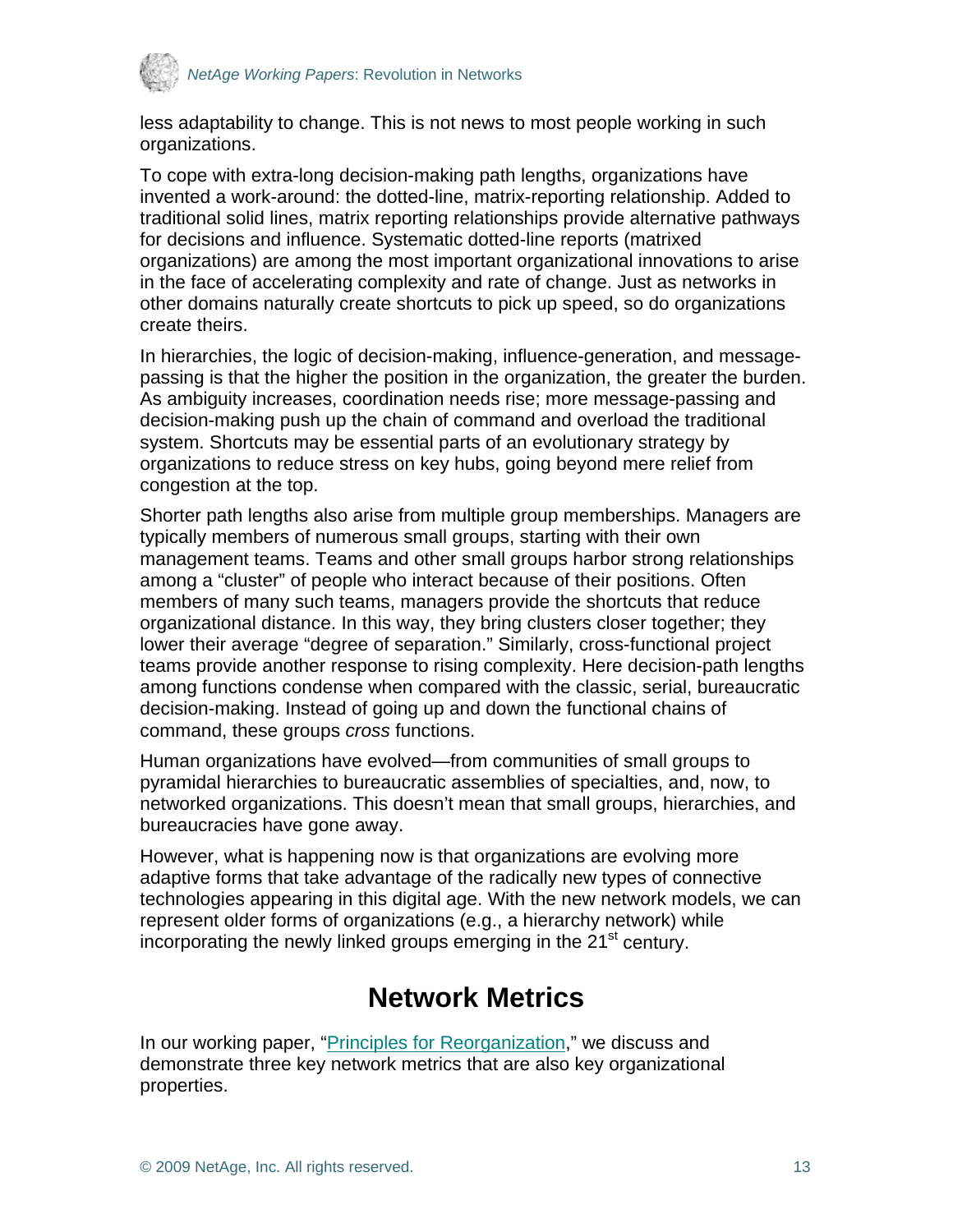<span id="page-13-0"></span>

- Level (links from a node to the root node),
- Size (the number of nodes), and
- Span (the number of links, a node's degree),

We have calculated and applied these three in the extensive Eleum case study of hierarchy, but they only scratch the surface of possible organizational network metrics available for exploration – especially as new link types are added to the mutually-exclusive reporting relationship. Four further measures suggest themselves as likely basic to understanding the network nature of organizations:

- Degree exponent, which indicates the shape taken by the power curve of hubs (assuming it is more "power" than "normal");
- Scale-free cutoff, meaning the point at which a node exceeds the maximum number of links it can maintain;
- Clustering coefficient, the indicator of how modular the network is; and,
- Path lengths, meaning the "degree of separation" between one node and another.

Let's take them one-by-one.

### **Degree Exponent**

The key data for Eleum managers (as reported in our Eleum case study, "[The](http://www.netage.com/pub/articles/articles%20-%20new/Virtual%20Networked%20Org_pg-proof.pdfhttp:/www.netage.com/pub/articles/articles%20-%20new/Virtual%20Networked%20Org_pg-proof.pdf)  [Virtual Networked Organization](http://www.netage.com/pub/articles/articles%20-%20new/Virtual%20Networked%20Org_pg-proof.pdfhttp:/www.netage.com/pub/articles/articles%20-%20new/Virtual%20Networked%20Org_pg-proof.pdf)" and further explored in "[Organizing at the Edge](http://www.netage.com/pub/whpapers/NAReports/NARpt04_org-at-edge.pdf)  [of Chaos](http://www.netage.com/pub/whpapers/NAReports/NARpt04_org-at-edge.pdf)" together with the already cited "Principles of Reorganization") shows the fat tail of a few-nodes-with-many-links for both span (direct degree) and size (indirect degree). If many organizational network data sets turn out to be scalefree, the distribution will have a degree exponent in its mathematical formulation.

At one extreme of the exponent's value range, the curve presents a pattern of one (or a very few) huge hub(s) in a large population of link paupers. At the other extreme, links distribute essentially randomly across the population of nodes. Between these extremes is a hierarchy of hubs with gradients of connectivity. Many of the networks



studied across scientific domains have a degree exponent between two and three, for reasons that are not yet clear to network scientists. What, we wonder, will organizational exponents be?

We suspect that the "right" distribution of hubs for organizations does not necessarily follow from the "bigger is better" presumption. For example, as we mentioned above, robustness against accidents follows from the hub structure, but so does vulnerability. The existence of only a few huge hubs may result in too many crises and too much susceptibility to catastrophic cascades ending in failure. It is likely that there is no one right answer, that we will find degree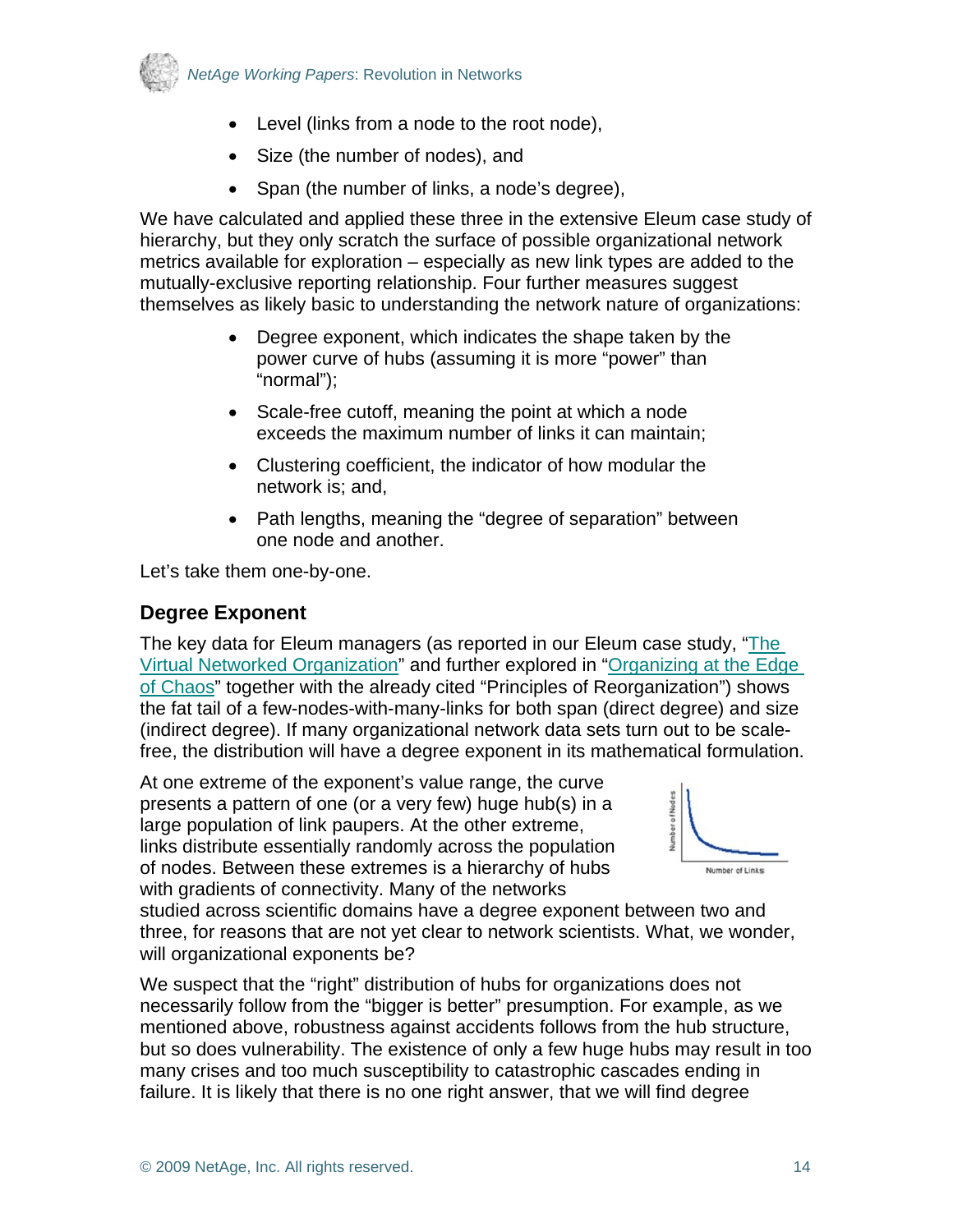<span id="page-14-0"></span>

exponents associated with different hub patterns that fit different types of organizations (e.g., in different functions, industries, or institutions).

While we don't yet know what typical or "healthy" degree-exponent ranges might be, we do know that it's significant whether there is a graduated distribution of nodes or a few concentrated huge hubs. Of concern to particular leaders is whether and how they can manage the relationships their positions carry. This brings us to the outer edges of degree.

### **Scale-free Cutoff**

The math of the power law suggests that a node could have infinite connections. Since there are always real-world limits to how many links one node can handle, "scale-free," which Barabási defines as having no theoretical limits, is a bit of a misnomer when applied to human networks. While links may be costless in the ephemeral world of mathematics, in the real world we pay a price, along with a maintenance fee, for our every relationship. Each of us, as human nodes in many networks, can attest to the overhead, rewards, and debts of connecting, interacting, and relating. In practice, as humans, we always have a cut-off to the scale-free curve, corresponding to the "saturation" point of hubs—that is, the maximum number of links. This could be a structural limit, a capacity limit, a cost limit, a personal limit, or a mix of them all. How many best friends can you really have?

We may have in effect calculated this metric for Eleum as a whole. By observation, the outer limit of span hubs is 45, although that number went down as the company reviewed its hub positions. As we were going over the initial data with one hub manager deep in the organization, he stopped at the list that ranked positions with the largest span and quietly said, "That person with 45 reports? He just quit. Said the job was too stressful."

For size hubs, the "cutoff" is the total size, the number of links from the root to each component position. However, a root, or any node, might have a larger degree as more link types are included in the analysis.

### **Clustering Coefficient**

As we turn our attention from scale-free to small-world characteristics of networks, we seek a quantity that measures how cohesive the organization is: the "clustering coefficient." In mathematical terms, a number between zero and one signifies how likely it is that your neighbors (i.e., the positions one link away) are linked to one another. Put more colloquially, are your friends also friends with one another? Organizationally speaking, the closer people are to one another, the more "clustered" they are. A simple hub-and-spoke hierarchy, as represented by an organization chart, shows little clustering. With no cohesion beyond the chain-of-command, a clustering coefficient in theory approaches zero. Conversely, members of a team who all know one another and tightly interact show very high cohesion, a clustering coefficient approaching one.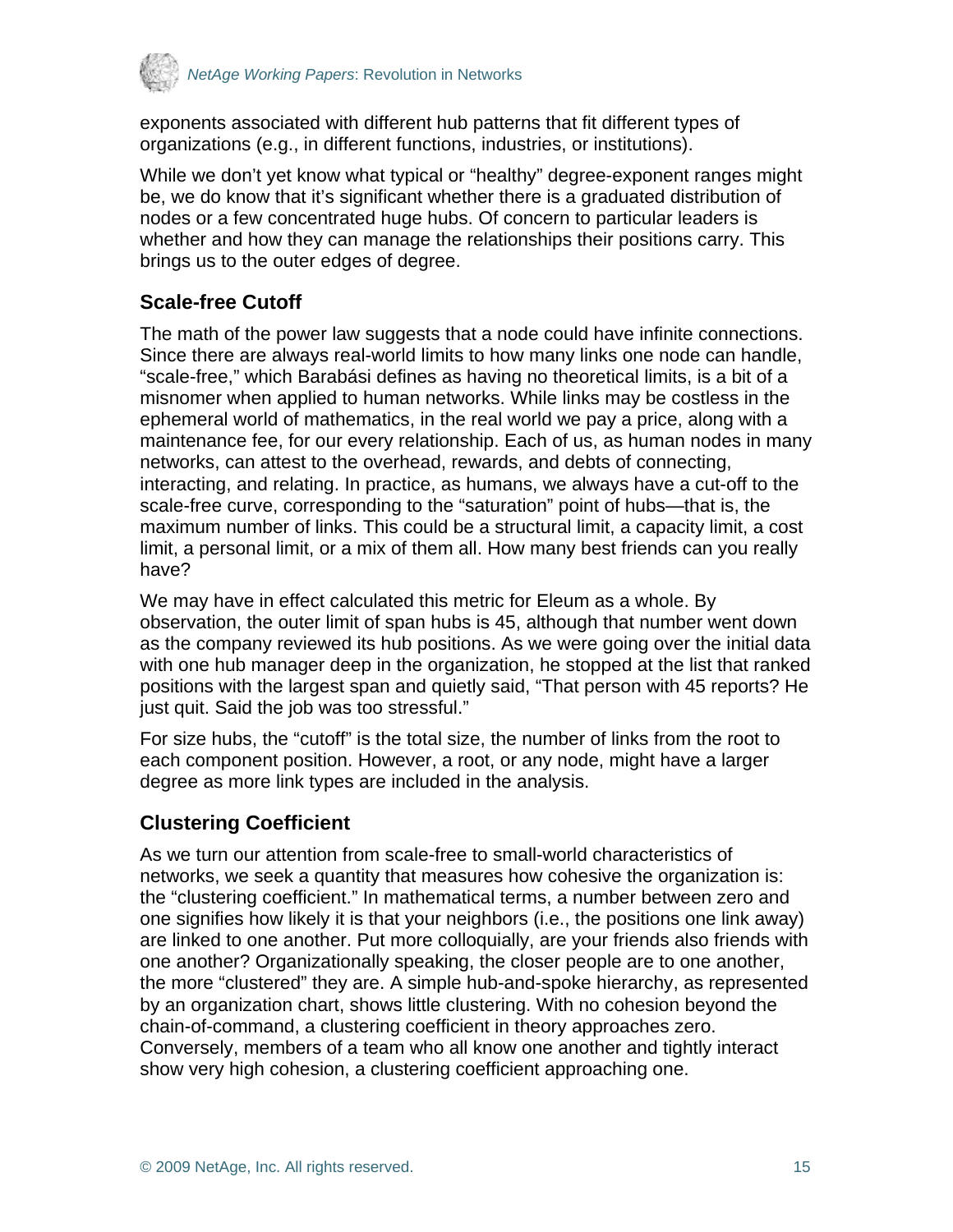<span id="page-15-0"></span>

Reality in a hierarchy, however, suggests a combination of reporting chains and teams. A direct reporting link usually associates a node with membership on a team led by the position's boss. One could, therefore, treat a leadership position and its direct reports as a small group whose members all know and converse with one another. Adding leadership teams as clusters to the analysis likely will yield a whole new class of insights, even before we explicitly add other group memberships to the data sets.

As we noted, a network comprising only the direct-reporting links should have a very low clustering coefficient. Add matrix links and the clustering metrics likely increase slightly. Tune in the process links and clustering increases somewhat more. However, what really bring this quality of organizations to life are the relationships we have as members of multiple groups. Opening the network picture to group-membership links starts to fill out the full texture of the organization's inner life, its small world.

Clustering is the measure of a network's modularity, an indicator of how much internal structure it has. High clustering is not necessarily good, nor is its opposite necessarily bad. An organization with only highly autonomous teams has great difficulty with global information sharing and decision-making. With little clustering, local decisions and information sharing are lost in the high volume of global exchanges. Natural networks, as network scientists are discovering, usually operate between extremes.

With hubs and clusters in hand, we are ready to journey the small worlds of the organization network.

### **Average Degree of Separation**

The famous experiment-turned-play-turned-movie-turned-cliché, "Six Degrees of Separation," is at the heart of this final metric. It simply means that the presumed average number of connections between you and everyone else on the planet is six. Path lengths are simply the count of links that connect one node with another to get from here to there.

Small organizations have naturally short path lengths. The design imperative in large organizations is to connect many positions with many specialties into an architecture of *short* path lengths. The *maximum* path length between two nodes is known as the network's *diameter*. The *average* length takes into account shortcuts, and is the measure of the *small-world* nature of networks.

A few shortcuts, as Watts and Strogatz discovered, can have great impact on average path lengths. But increasing the number of shortcuts yields a rapidly diminishing impact. By this logic, including directed dotted-line reporting links should reveal shorter path lengths in Eleum's degree of separation calculation, which in turn may translate practically into faster decision-making.

As with other network metrics, small worlds take on different meanings as we dial through different organizational frequencies (see our working paper [Organizational Networks: Core Concepts](http://www.netage.com/pub/whpapers/whpapers/WP_Core%20Concepts.pdf)). To illustrate this point, we start with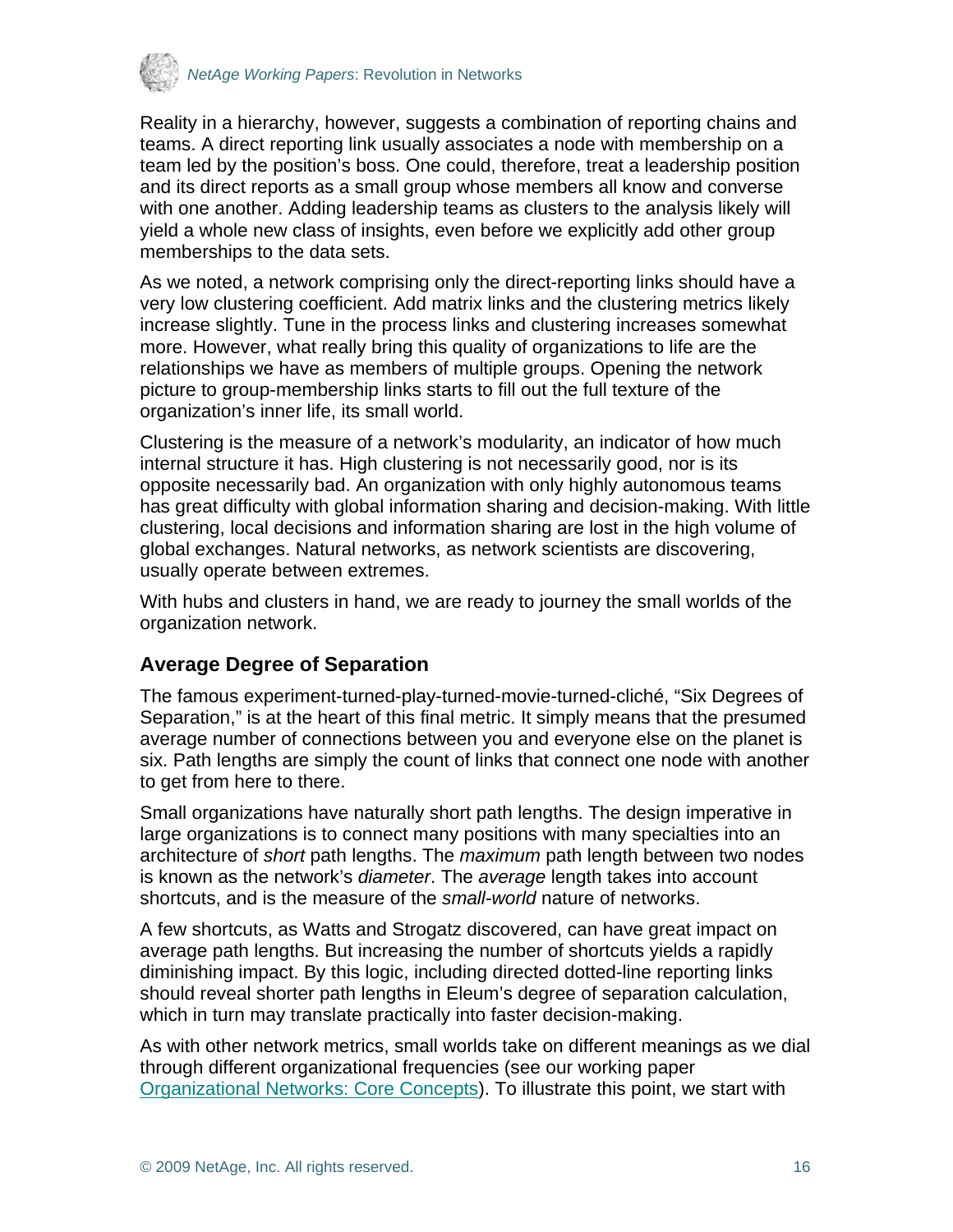<span id="page-16-0"></span>

the primary-reporting link. Following the solid reporting arrows from any position to the root node defines a node's *level,* identifying where it sits in the hierarchy. The maximum number of links in the direct reporting path to the "boss," the root node, defines the *depth* of the network's hierarchy.

Where a network as a whole has its *average* path length, a particular position must cope with a *particular* number of levels, both up and down. We suspect that, when actually measured, an organization will show more levels than it thinks it has, as was the case at Eleum. There, even with an assumed design criterion of five levels, they ended up with eight in the original configuration. And an organization that shows a moderate average number of levels may contain both units with very steep hierarchies together with units of comparatively flat hierarchy. The topology of real hierarchies, as Eleum shows, is much more interesting and practically important than the predictable regular structures we assume them to be. (See ["Organizing at the Edge of Chaos"](http://www.netage.com/pub/whpapers/NAReports/NARpt04-org-at-edge.html) and ["Principles of](http://www.netage.com/pub/whpapers/whpapers/WP_Principles-reorg.pdf)  [Reorganization"](http://www.netage.com/pub/whpapers/whpapers/WP_Principles-reorg.pdf) for more on the concepts, data, and application of these findings.)

Tuning to the process links displays a different set of pathways. We can interpret the longest, directed, solid-line set of process links as the system's *critical path*, with shortcuts enabling parallel processes that yield faster processing and adaptation to change. If we take our visualization into the realm of information links and personal relationships, we will see yet another set of path lengths and insights into "the conversation" of the organization.

In the world of networks, shorter generally correlates with faster. But, not all faster *command* decisions are necessarily better. Nor is faster *coordination* necessarily an unmitigated good when it pushes human limits and compromises safety. Even faster *communication* may overload the system and prevent critical information from coming through and being acted on in a considered way. In time, associating particular path lengths with other performance measures may give us normal ranges for given situations—and optimal speeds.

However, with the speed warning flashing, there is nevertheless an unrelenting need to find ways to lower average path lengths in the face of change and increasing complexity. This is particularly true for large organizations, and most particularly for very large organizations with global, national, and regional scopes, those with the most developed traditional hierarchy-bureaucracy structures. Especially now.

### **From Art to Science**

- Levels
- **Size**
- Degree
- Degree exponent
- Scale-free cutoff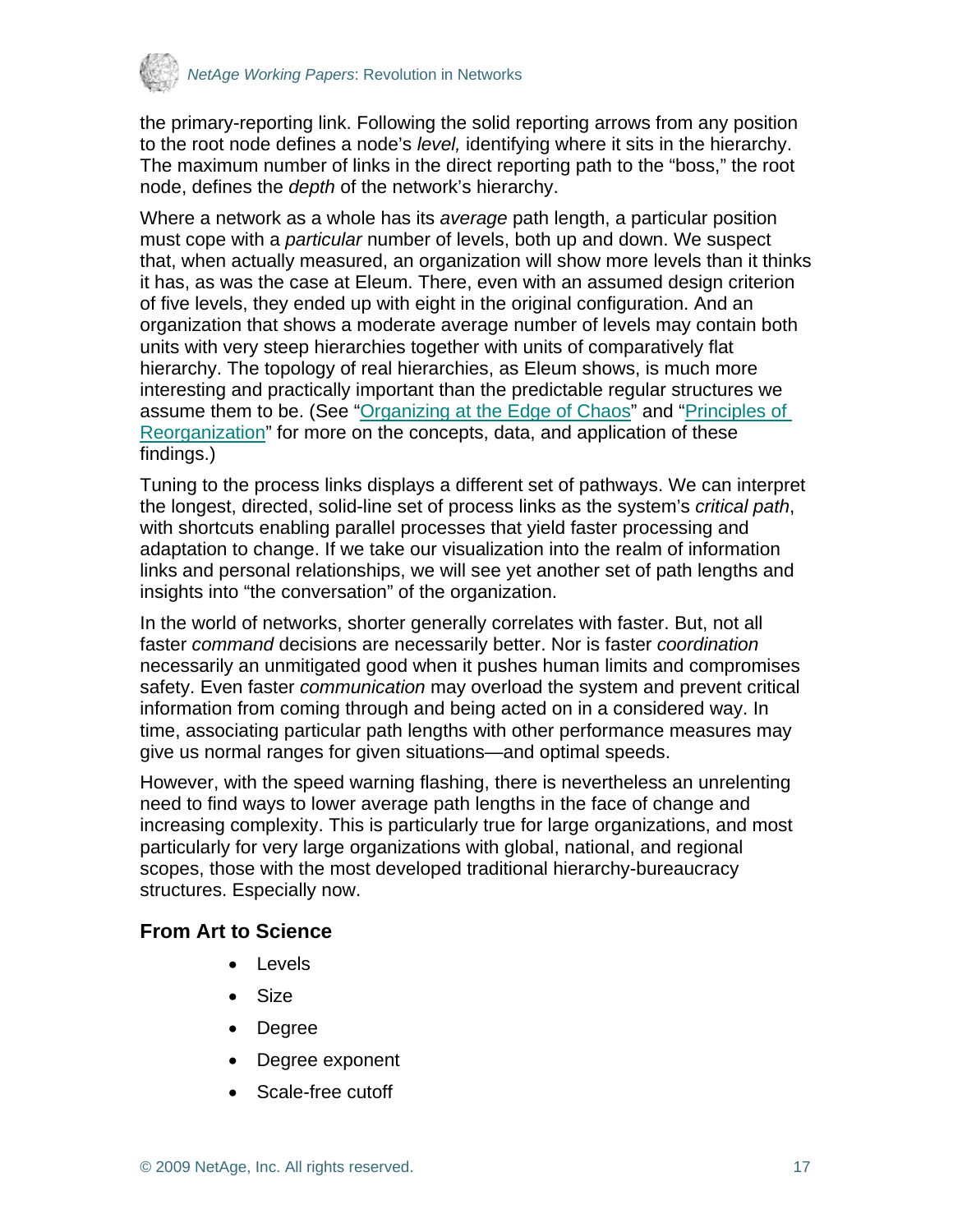<span id="page-17-0"></span>

- Clustering coefficient
- Average path lengths

Each of these measures has meaning for organization networks as a whole. They also have meaning in detail for each person holding a position in the organization, and for leaders in hub positions in particular.

This set of measures is common to most cross-domain network studies, enabling comparisons to be made among organization networks and a wide array of physical, biological, and social networks.

Measuring aspects of the network enables us to make accurate distinctions, to compare one node or network—read position or organization—with another. Most important for the development of a "real" management science, metrics enable us to test theories by making predictions, then analyzing outcomes and comparing with real-world data.

Together theory and measures help us develop and test principles through simulation. For leaders of the future, simulation is a means to develop and test alternative models before committing everyone to a particular reorganization. A simulation will obligingly test the impact of adding even a single link, such as a matrix reporting relationship, which might have a noticeable impact on path length and predicted decision speeds.

> *Without quantitative measures, we have only today's art, not tomorrow's science, of organizations.*

### **Growing Organizations**

Organizations are natural networks. They are truly organic, an idea embedded in the etymology of the word itself. This organic nature now has a powerful network theory to give it concreteness and metrics.

In the commercial world, great organizational oaks begin from start-up acorns. A few people have a bright idea and start a new company, perhaps in a kitchen or garage, or today exchanging ideas in an online chat or a blog. As the business grows, more hands and specialties are required and new people are hired. And, as they join, the organization's structure becomes more complex and demands more explicitness and formality. As growth accelerates, the organization passes through a series of size breakpoints—first at around five, next at about 25, and then a big step to between 100 and 200 people. Each size breakpoint brings a set of well-understood leadership challenges.

Over time, growth of the new business reaches its eventual size limit in the context of its market environment, but the dynamics of growth do not cease even as it operates near its maximum size. Positions come and go all the time. In *reorganizations*, organizations move, aggregate, and disaggregate units large and small with the goal of meeting challenges and developing opportunities that constantly changing environments present.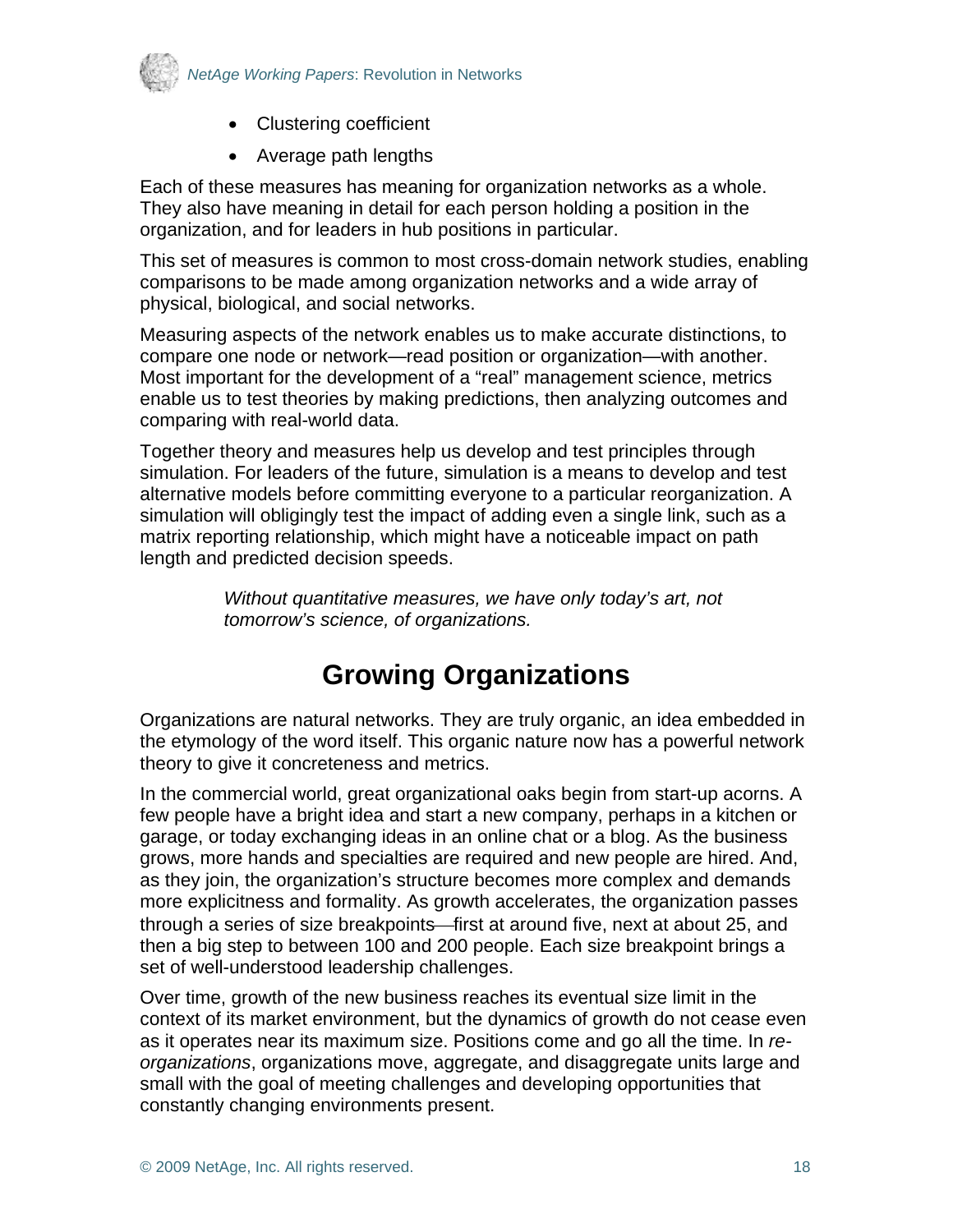

Because so many of the roles and components are known and labeled before the process begins, reorganizations represent a particularly clear set of dynamics that unfold much more rapidly and more explicitly than is typical for a startup. But, contrary to the appearance of a sudden announcement of a new organizational script with its completed structure and newly-appointed leadership actors, reorganizations are in no way instantaneous phenomena. They grow, position by position, over time.

Eleum's parent, a vast, vigorous global enterprise elder, completed an extremely complex reorganization just prior to our study. It went from a traditional makeup of scores of nationally-based companies to a new design comprising a few regional companies, one of which was to be Eleum. To do so, it had to generate a new level—up—one that included the prior nationally-based companies.

*Nature generates new levels both by growing upward (synthesis) and by subdividing down (analysis). Generally speaking, it is easier to generate levels down than up. Evolution unfolds by generating new levels up.* 

The following reenactment is based on the actual process used at Eleum (see Figure 3).



Figure 3: Eleum's Modular Growth

The birth of Eleum's nine-month reorganization began with the naming of a single new position, the appointment of the regional CEO, who defines Level 1 in the network.

Over the next few weeks, the new CEO engaged with others in the process to define the first level down, the Level 2 (L2) positions, the senior vice presidents, discuss names of people to play the role, and interview potential candidates. As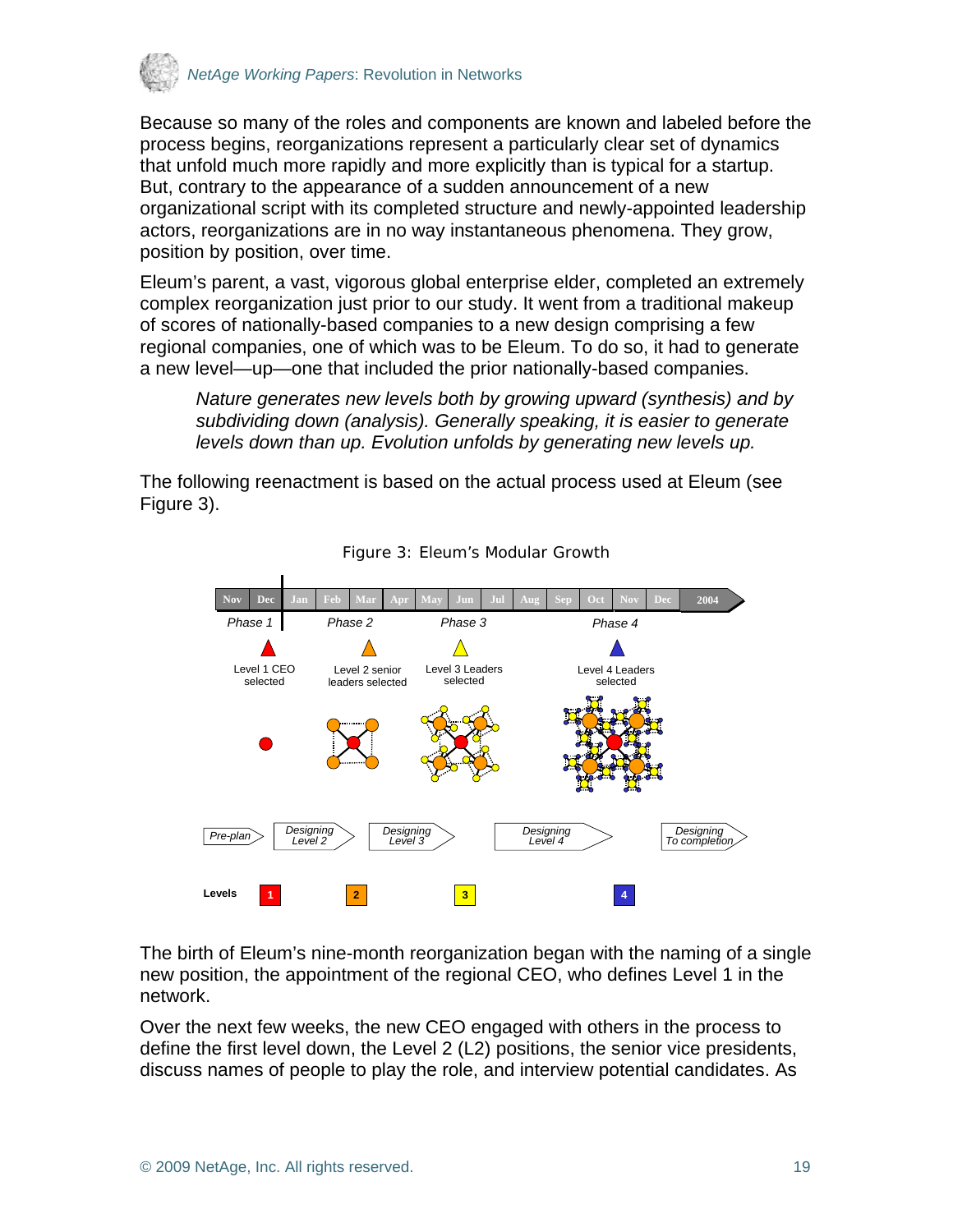<span id="page-19-0"></span>

each new L2 leader signs on to play a role, another position lights up on Eleum's reorganization network map.



After three months, the handful of L2 leaders were announced; they in turn led the design process to define the L3 organization, typically the vice-president level of a large enterprise. Announcement of the sixty or so L3 positions initiated an open process of staffing, and, two months later, the L3s were chosen. They then engaged in the Level 4 design and staffing. At nine months, the completed regional organization of thousands went live.

The growth process unfolding the Eleum organization resembles a spiral. New levels grow out from one core root position in increasingly larger circles over time. The organization fills out a level with each turn of the spiral as new positions attach to an already established leadership position. Growth is rapid because the hierarchy is modular, as each L2 leader develops L3 organizations in parallel, and each L3 leader in turn develops L4 organizations at the same time in the following phase, and so on.

In this real-world case, we can tag organizational positions with their levels. Nature usually is not so accommodating. Can we get to level structure using the scale-free principles? Can we get to hierarchy theoretically, through first principles?

### **Simulating Network Growth**

Barabási simulates the development of scale-free networks from just two principles: growth and preferential attachment. Are these two principles at work in the development of organizations?

For network scientists, growth is a big deal. It introduces more complexity into the network picture, but it is much more descriptive of the real world. A bunch of nodes do not instantly appear in nature; they grow into a network node by node, over time. Natural scale-free networks persist and maintain their essential integrity as nodes are added, lost, and rewired. Networks in the new model are open systems that interact in their environments. By contrast, the older random network model typically assumes a static population of nodes in a largely closed system.

We have known for more than a half-century that organizations are open systems. As systems, they grow and persist while dynamically adding and deleting positions and rewiring the connections among them. So often do some organizations rewire that people at Apple once jokingly referred to themselves as a "*re*organization." Generally, however, the pattern of organizational evolution is more like "punctuated equilibrium" in biological evolution. Sharp, intense bursts of environmentally-induced change interrupt periods of relative stability, bringing with them new capabilities at a new level of organization—or catastrophic collapse.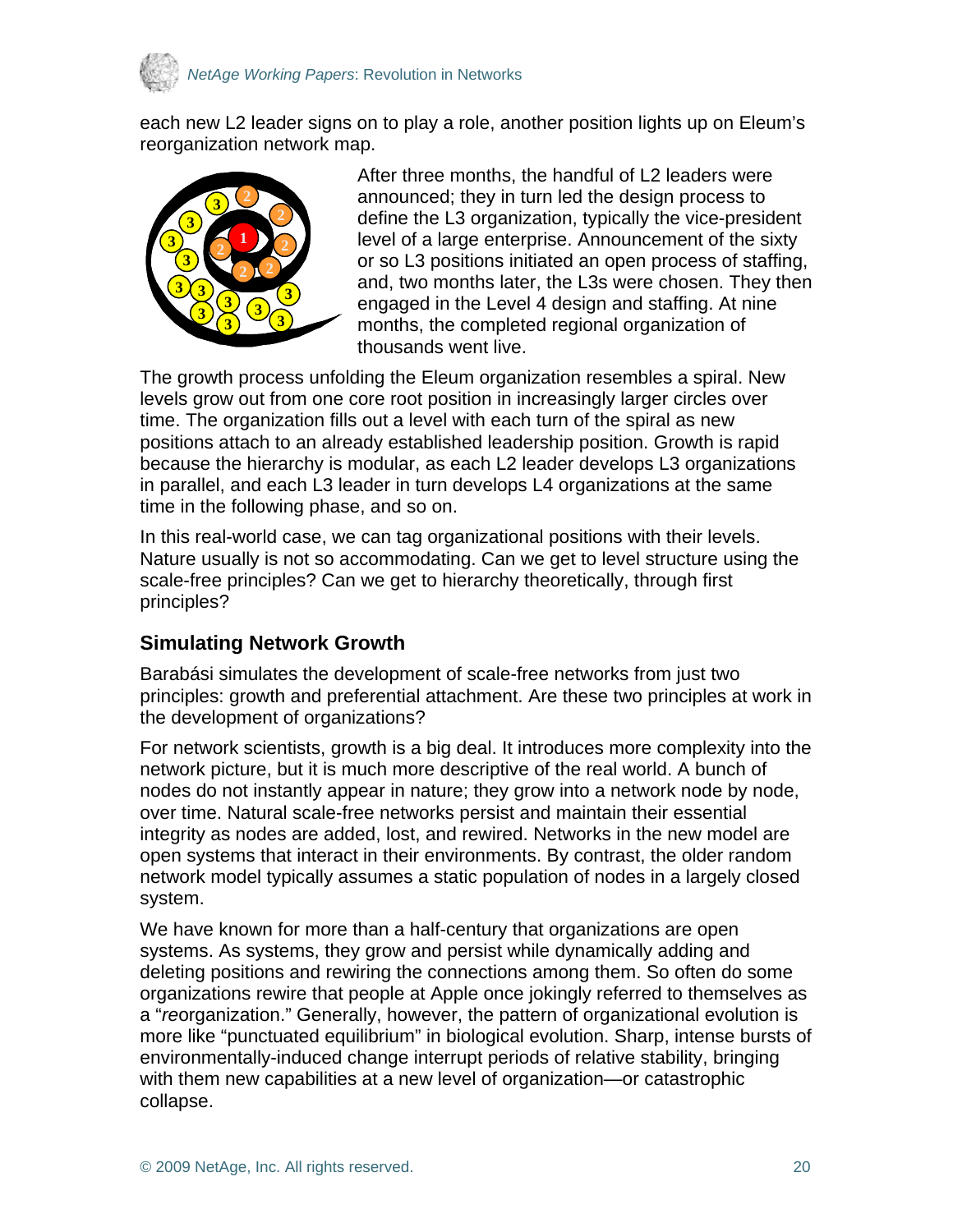

Most of us have had parts in this movie, experiencing the roller-coaster of growth and change in a particular institution. But what about the second principle: preferential attachment? This is a little harder to see in organizations, but it is there.

This principle states quite simply that a new node will, with some probability, prefer to link to an existing node with more connections than to one with fewer. As the network grows, hubs have the attraction of popularity, giving the earliestjoining nodes a seniority advantage in becoming and remaining hubs.

We can see this principle at work in a simple simulation of the development of a scale-free network, one position at a time. In both his book, *Linked*, and his *Scientific American* article, "Scale-Free Networks," Barabási presents a visual example of a network growing step-by-step from two to 11 nodes (see Figure 4).

In his scenario, each new node practices preferential attachment, making two links to existing nodes, usually (i.e., with some probability) to the already-most connected nodes in the neighborhood. As the process unfolds, hubs quickly show up in the ten-step sequence. In this simulation, probabilities being what they are and choices made, two nodes have seven connections (the major hubs), two have five links (the minor hubs), and the other seven nodes have but two links (not hubs at all). This not only shows the development of hubs in a few steps, but signals to us that we can apply the concept even to small groups.





and Eric Bonabeau, Scientific American, May, 2003.

As we looked at the flow of Barabási's scenario, we saw echoes of Eleum's reorganization play. We remembered the fast-paced story that unfolded after the CEO appointment. Discussions of strategy and design with senior leaders developed into a series of quite specific conversations that resulted in filling the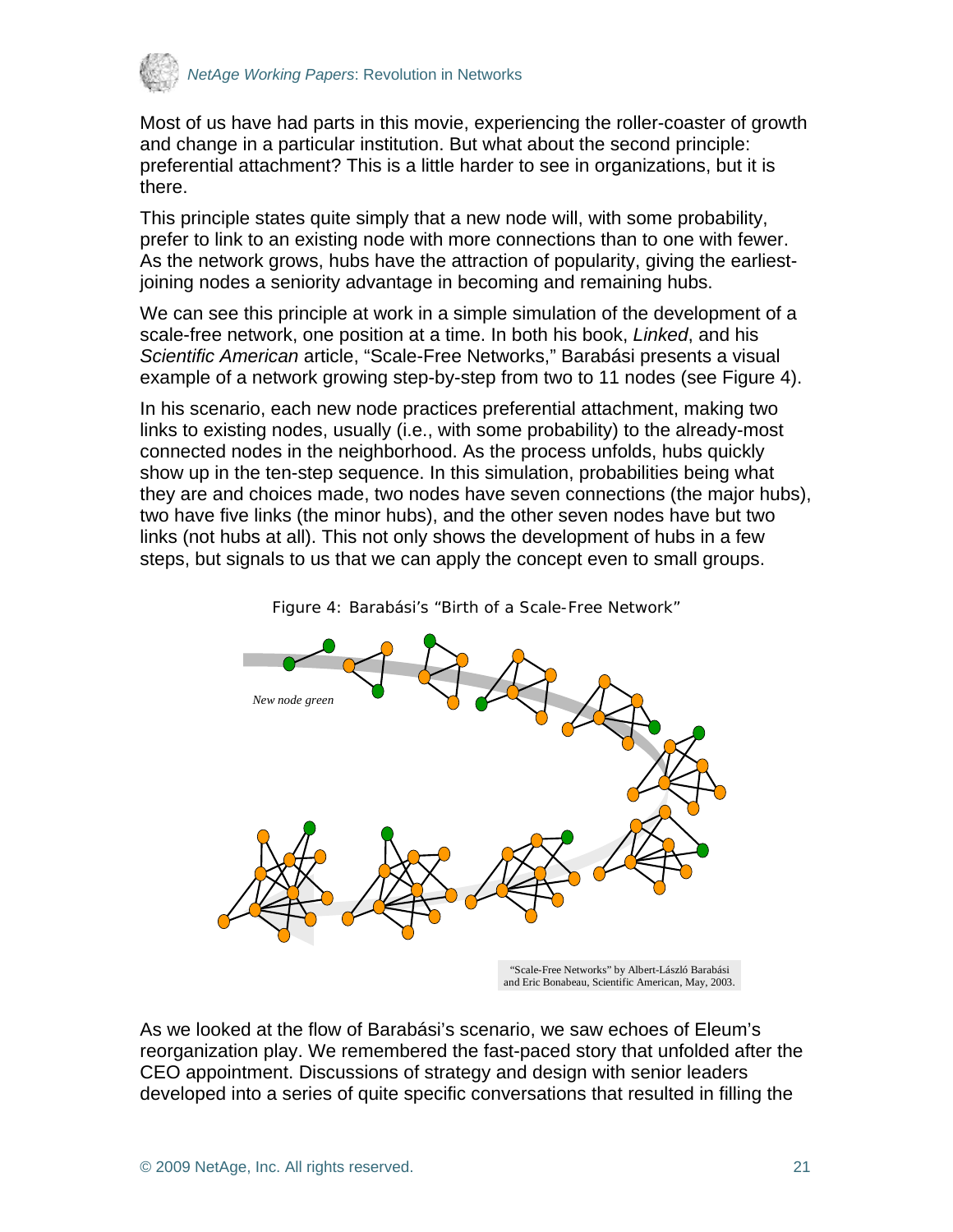<span id="page-21-0"></span>

first level of organization with key people. The second turn of the spiral led to discussions about positions at the next level. Before you knew it, one appointment had led to an organization of thousands, as we recounted earlier.

### **Growing Hierarchy Preferentially**

To test whether the logic of preferential attachment works with organization nodes and links, we changed a couple of basic parameters in the Barabási reference model. First, to represent reporting (whole/part, parent/child) relationships, we needed to use directed links instead of the undirected links used in the reference model.<sup>[11](#page-28-2)</sup> Then, because we were using directed links, we could start one step earlier in the sequence and begin the process with a single root node, a "CEO node," instead of the two nodes that start the Barabási sequence.

Following preferential attachment in this scenario, the first link went to the most highly connected node in the neighborhood, while the second link went (usually but not always) to the next most highly connected node. To distinguish these two links, we represented the first as a solid-line primary direct reporting relationship, and the second as a dotted-line secondary matrix reporting relationship. The direction reflected the parent-child logic of hierarchy.



Figure 5: Birth of a Matrix Network

In retracing Barabási's simulation (see Figure 5), we numbered each node, tagging it like an employee badge number sequentially assigned by order of hiring. The tag gave each node a unique "name," and the growth scenario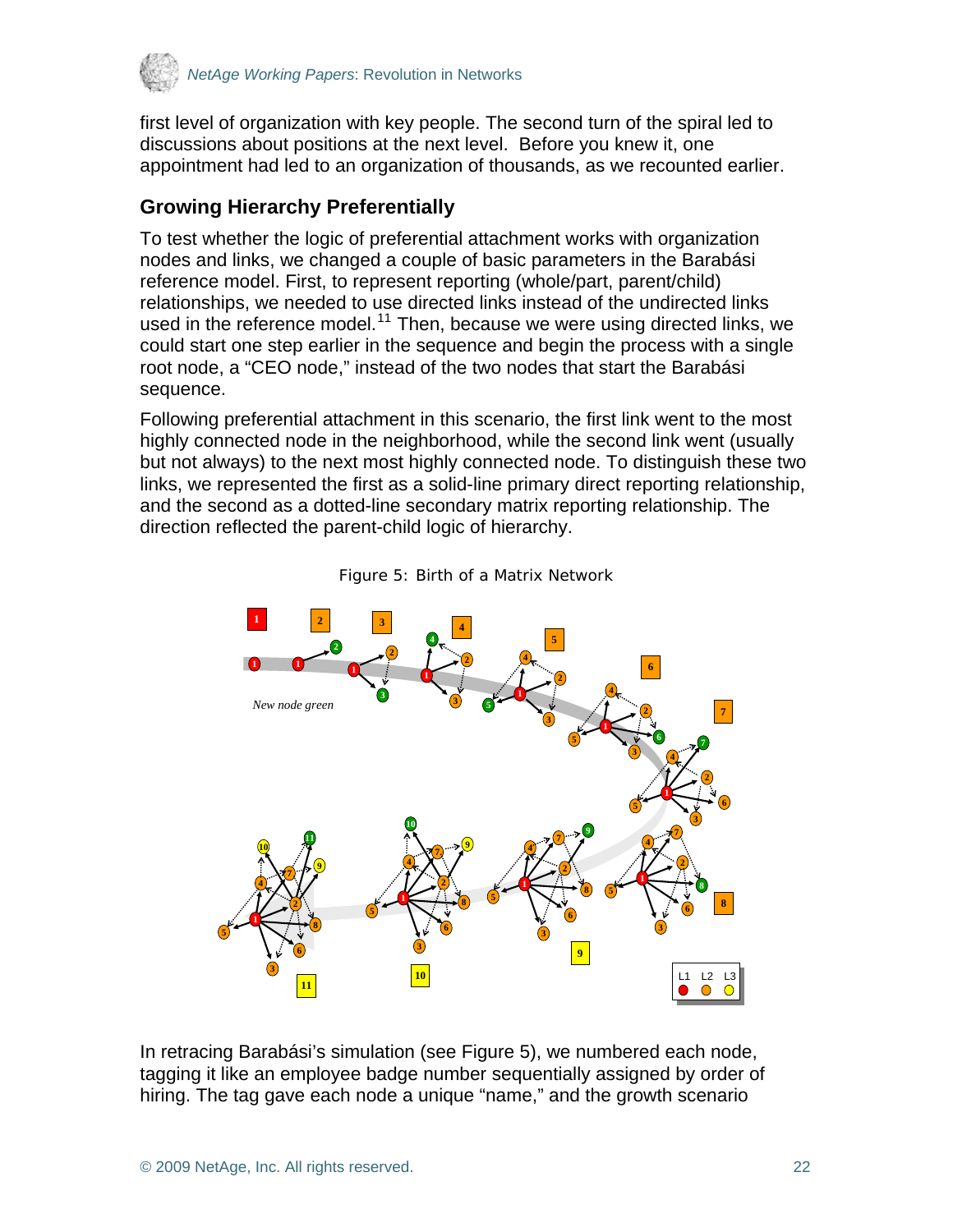

became personal as you followed the fortunes of any node in the growing network. The play unfolded one step, one node, at a time. With each step, the configuration changed.

- Our play began with our first node, #1, "Mike," who we designated the "CEO node" and the sole player at Level 1 in the hierarchy.
- Node #2, "Jean," could only make its one solid-line reporting link with the CEO, thus becoming the first Level 2 position. Because the root node received the first reporting link, it immediately became the likely central hub.
- Node #3, "Janet," along with each successive node, had two links to make (following the Barabási reference model) and for node #3, the choice was easy: establish a direct reporting link with #1, Mike, and a secondary link with #2, Jean. Node #4, "Tor," did the same.
- New node #5, "Henry," also swore primary allegiance to #1, but faced a choice about where to place his secondary link. Luck seemed to be on #4's side, whereby Tor got this early matrix link and started on his way to becoming a minor hub player.
- As nodes #6, #7, and #8 join, the first link was with the CEO, but there were more choices about where to send the second link.
- Then, at step nine, something different happened. Without knowing the actual simulation parameters underlying the Barabási sequence, it appeared that node #1, the CEO, stopped accepting direct reports after seven. So, when node #9 joined, it directed its primary link to #2 (who just happened to have the most secondary reports). This made #9 the first Level 3 node.
- The final two nodes also made the primary connection to #2 and were thereby Level 3 nodes.

Ignoring directionality and weight (solid/dotted), the same hub structure emerged from these two directed link types (Figure 5) as in the Barabási reference scenario of two undistinguished undirected links (Figure 4). However, by giving links direction and distinguishing the direct (solid-line) links, a core hierarchy stood out from the richer network of hubs that came with the matrix (dotted-line) link. In addition, each node was color coded to indicate its level (path length to the root).

To see just the hierarchy generated by the direct reporting link, simply remove the matrix links (see Figure 6). You can now retrace the Barabási reference sequence using just one link. After establishing the root, each succeeding L2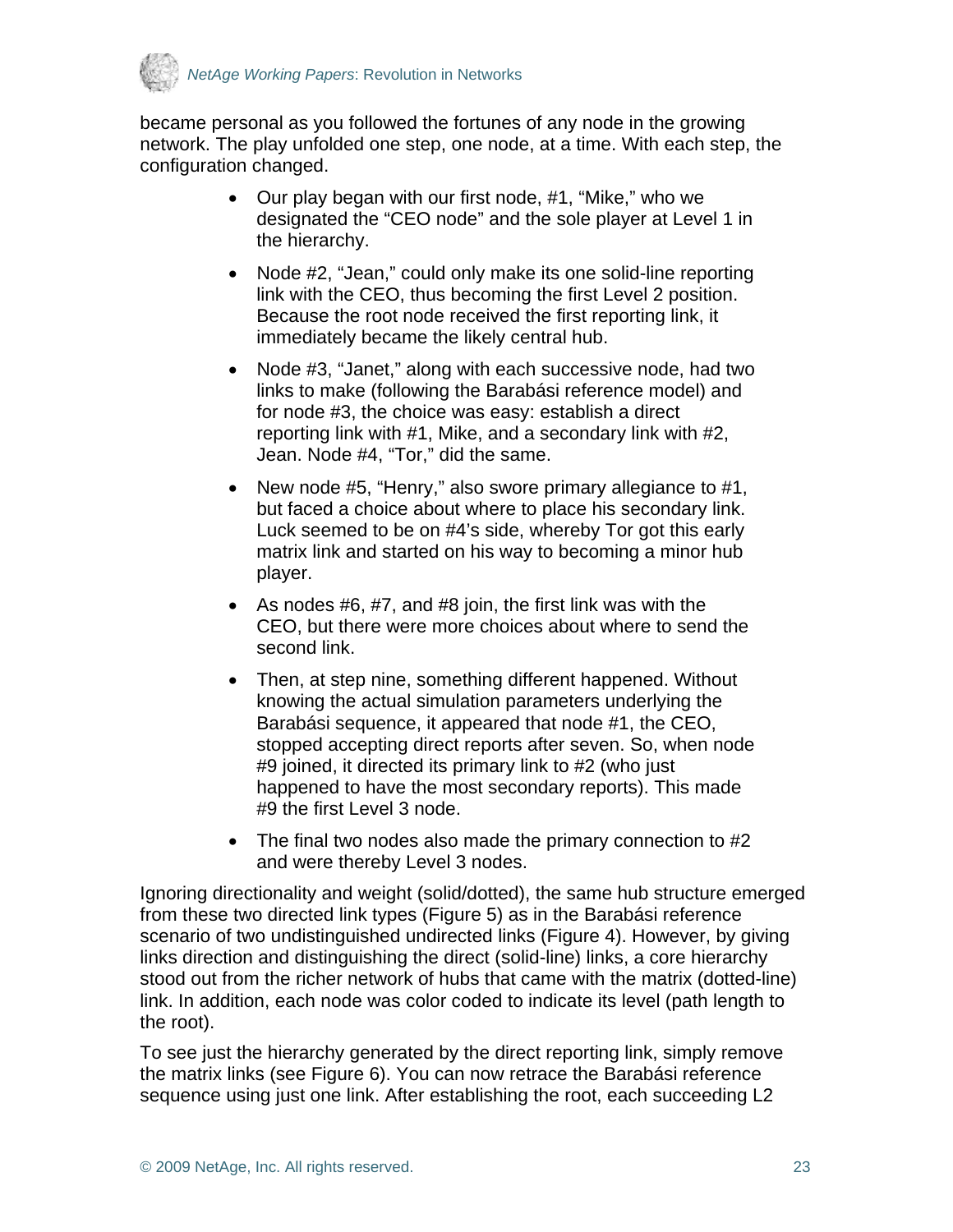

node attaches to the root position until it reaches an apparent constraint, or saturation, at seven reports. The ninth node attaches to a L2 node and establishes a new level, 3. At the end, there is one node with seven reports, one with three reports, and nine with no reports. The logic here is of a sets-within-sets whole/part hierarchy, the same as the tree structure of a typical organization chart. We have generated a simple model of managers and staff from first principles.



Figure 6: Birth of a Hierarchy Network

So, even with just *one link* for each new node, the hub pattern appears. And, the eleven-node network generates three levels. It appears that levels can emerge from growth and preferential attachment with *directed* links, where at least one link connects each node to some other node with an exclusive parent-child relationship. If this is so, abstract theory would neatly complement the data we have gathered from Eleum and analyzed to show hubs and levels (see in particular our working paper [Principles for Reorganization](http://www.netage.com/pub/whpapers/whpapers/WP_Principles-reorg.pdf)).

In the Eleum development example, new positions linked to existing managers that constituted the previously defined higher level of organization. It spun out just like the simulated demonstration of growth in a scale-free network. Each position in Eleum's decision-making design had one certain link, the direct solid line, to another (higher level) position. Sometimes a position also had a dottedline link to another (higher level) position. Imagine running this simulation out to 5000 positions. How would its metrics compare with Eleum's actual hierarchical configuration?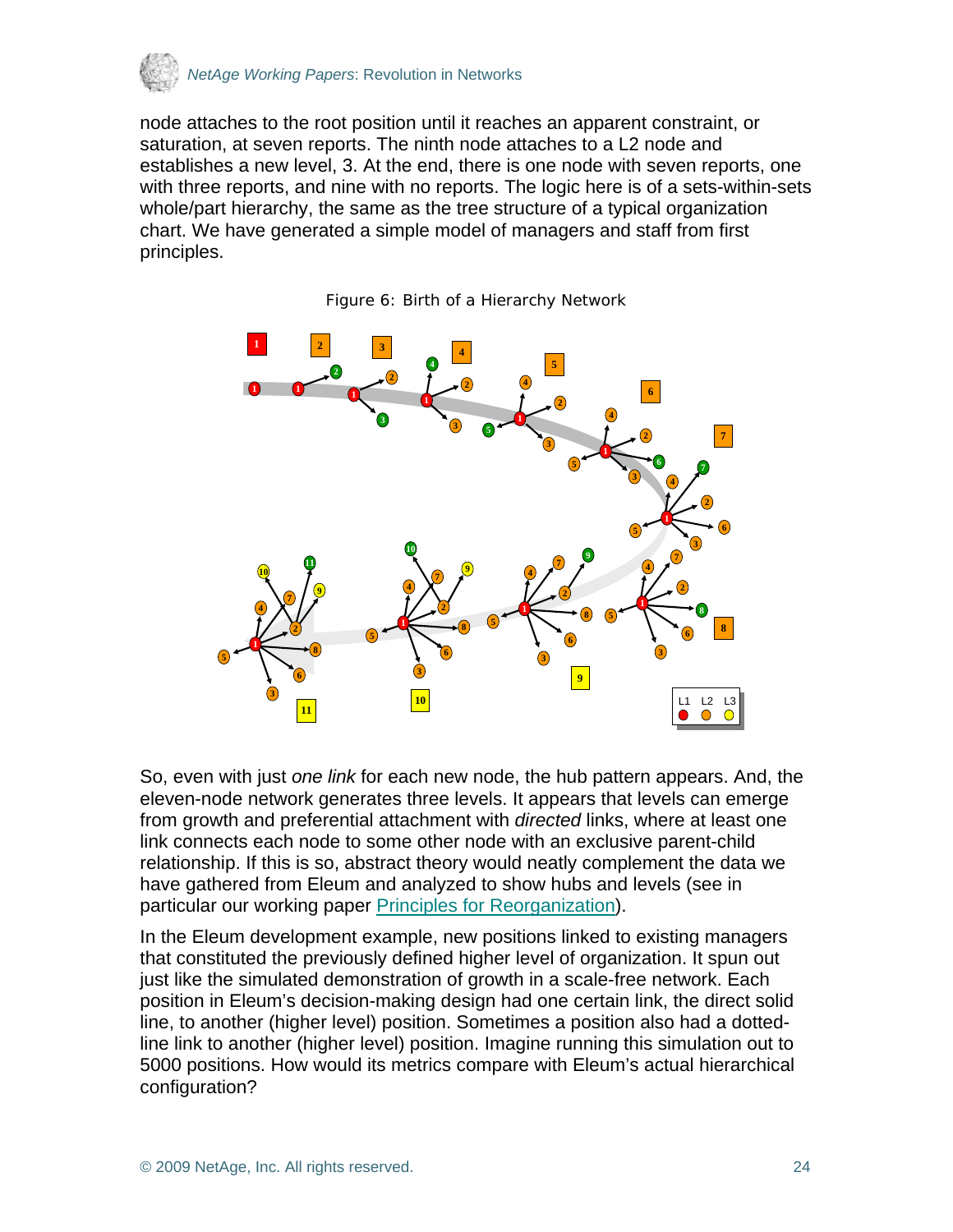<span id="page-24-0"></span>

It is not difficult to see how reporting links reflect preferential attachment in the real world. People in positions naturally attach to the highest-level, most highly connected leader they can. For new nodes, the boss who hires you surely generates a high probability of attachment. For the whole organization, the pull for this tendency emanates from the CEO, the sun in the center of the system. And the result, at least for Eleum, is a roughly scale-free, multi-level hierarchy.

### **Hierarchical Networks**

Learning about network principles will not just be one-way. Organization networks are likely to hold clues that apply to networks generally. In an organization, you actually can talk to the nodes, get their opinions as to whether the structure works or not. The position approach has the special advantage of being interview-able (which nodes of molecule networks and power grids are not). And at the current conceptual frontier of the new network science, understanding how hierarchy fits in, the multi-level property is especially evident in organization networks.

After a spate of publications establishing his groundbreaking concept of scalefree networks, Barabási began to explore how the hierarchy topology, which is clearly evident in many real-world networks, can integrate with what he saw as the two central generic properties of networks: (1) scale-free distribution of degree and (2) clustering. Clustering is also clearly present in real-world networks and had long been established as a central metric in network studies of people in particular. However, theoretical models developed to demonstrate either scale-free properties or clustering are each, according to Barabási, less successful in representing the other property. Barabási believes level structure is the missing property that integrates with the other two properties in a single model of "hierarchical organization in complex networks."<sup>[12](#page-28-2)</sup>

Barabási has proposed a general model to explain the hierarchical development of scale-free networks. He creates an iterative construction that starts with an allto-all connected five-node network, then replicates these four times and connects all the new peripheral nodes to the original central node, then replicates again and ties new peripheral nodes to the original center (see Figure 7). When he analyzes the model, hierarchical by construction, he obtains both scale-free and clustering results. Tellingly, the key measure of modularity varies by a node's degree (number of connections for each node) and is independent of network size (number of nodes).

How might this apply to organizations? The unfolding of organizational modules via successive iterations of management groups tracks with a plausible organizational development scenario, such as the nine-month gestation of Eleum from single cell CEO to completed 5000-node person-position organization organism. The thicket of lines that connects the central node to most of the lower-level nodes reflects our idea of a "size hub," the mechanism in the model most responsible for the scale-free characteristic. This is the "prerogative of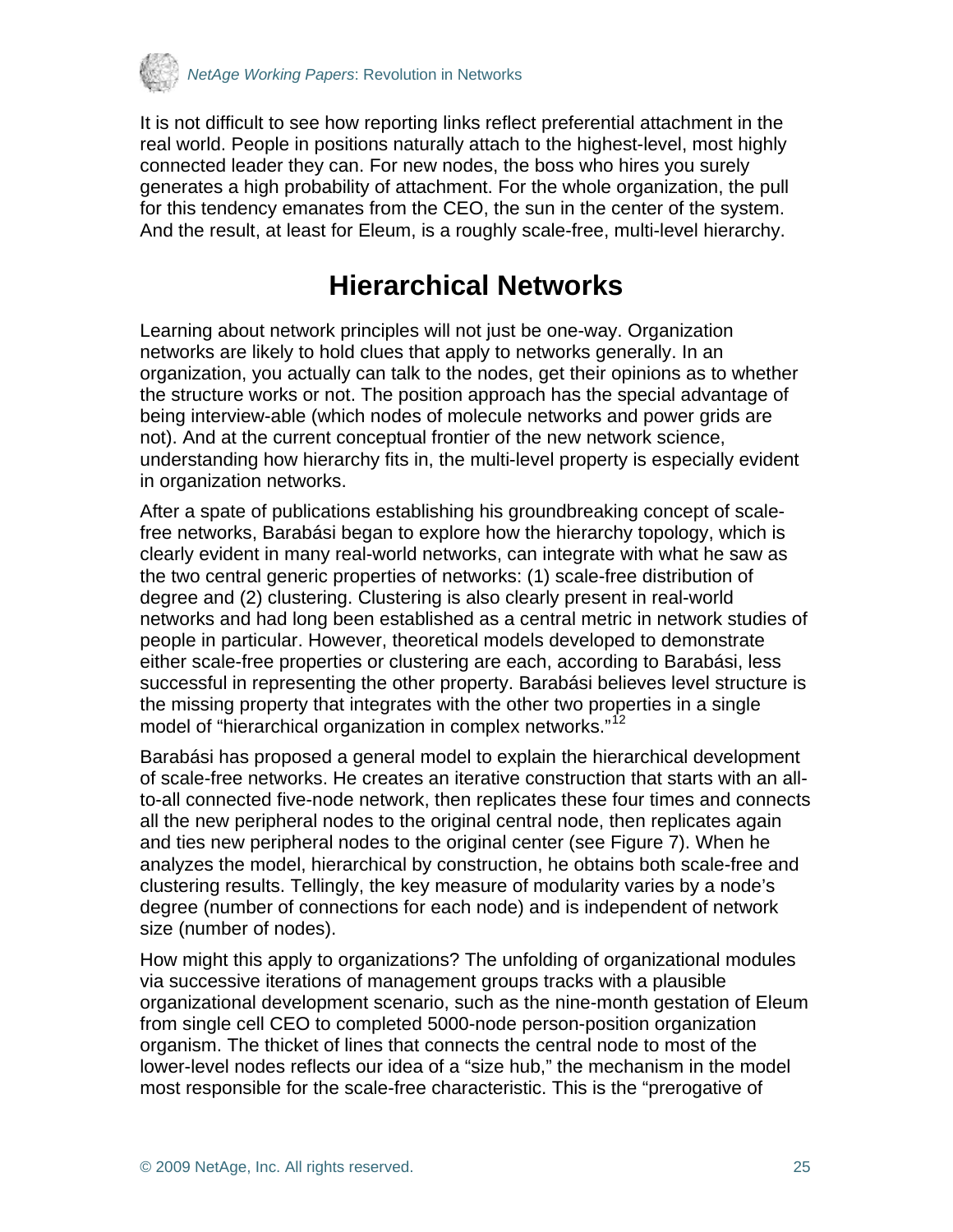

command" whereby a manager-leader has the implied power to direct a decision to any position at any level in the organization on a direct reporting pathway to the manager-as-root point of reference. These links also represent a root leadership right to one-to-many communications with everyone in the organization.



Figure 7: Generating an Iterative Hierarchy Network

**Hierarchical organization in complex networks,** Erzsébet Ravasz and Albert-László Barabási, PHYSICAL REVIEW E **67**, 026112 (2003)

Most strongly stated, the Barabási model might be called the "kingship model," where each node, each position, each person, is treated as a "subject" (employee) of the king (root leader). This is, indeed, a very real human organizing model, and still a modern one, too, as each new dictator testifies.

Another way to the same goal of building a hierarchical network by iteration might be called the "management model." Here the central nodes of the newly generated (L2) modules connect to the original (L1) central node (primary reporting links), while a new level (L3) of modules has a center node connecting up to an L2 center node. Quite simply, this is the logic of an org chart. This also exactly follows the real process and resulting structure we observed in Eleum (see Figure 3).

These few reporting links, added to the large number of the links generated by the Barabási method, probably would not change the overall scale-free metric of the whole multi-level kingship network very much. We can still add a link between every new peripheral node and the L1 leader, and also expand the model by generating similar links to each sub-root-manager within that node's sphere of influence (i.e., the sub-orgs linked to a given manager position), although with a different kind of link than the singular direct reporting relationship. This link also registers what we dubbed the "size span" in our Eleum analysis, the sum of all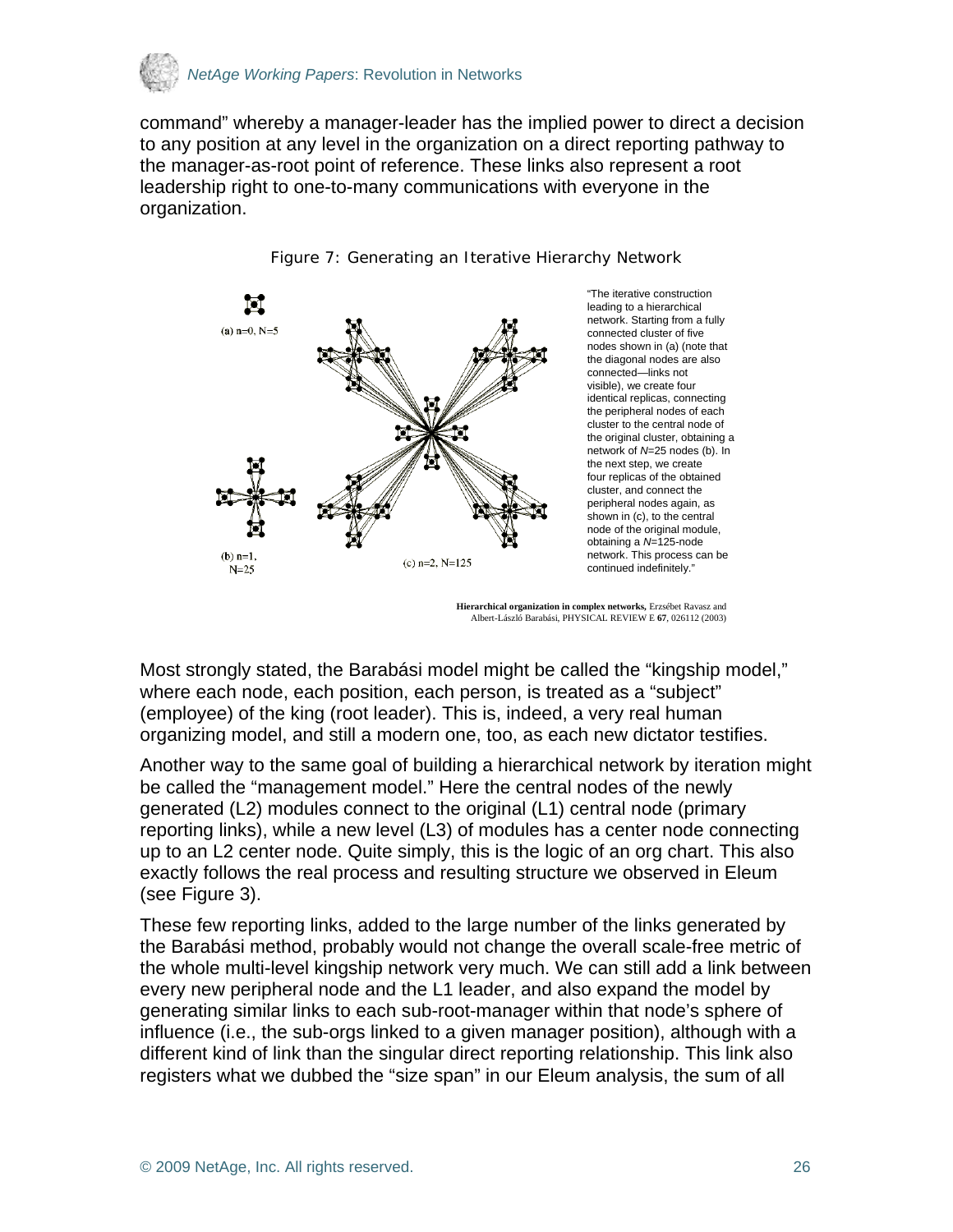<span id="page-26-0"></span>

primary direct (1-degree) reports (span) and indirect reporting links in paths to each manager root, that is, each management node's network tree size.

However, this last step of adding more links to the central node is not necessary to validate the coexistence of hubs, clusters, and hierarchy in the simpler management model. We have shown these properties likely exist together both by the real data from Eleum and by the logic of Barabási's scale-free growthplus-preferential attachment principles to drive an organizational growth model with a root and directed links (see Figures 4, 5, 6).

### **Hubs in the Diamond**

In the model of organizational networks, we find all three properties cited by Barabási as central to natural networks.

- First, an organization, almost by definition, reflects a hierarchy (level structure) architecture, confirmed both by theory and observation.
- Second, clustering arises naturally in the formation of management teams that are implied by the sparse reporting structure. This clustering proliferates as we include other types of formal groups and a position's multiple positionbased memberships in them.
- Hubs, reflecting the third general characteristic of real-world networks, scale-free degree distribution, are the surprise property of simple hierarchy.

While we expected to find hubs as we added various additional types of links to the direct-paycheck-link hierarchy reporting structure (specifically by adding matrix, process, membership, and information relationships), we did not suspect them in the most desiccated form of organization network, the one-link-one-node hierarchy. Did we find hubs? We think so. And they are distributed through a diamond-shaped hierarchy.

Visually, it is obvious. Flying through a modeled mesh of thousands of hierarchically connected nodes, the eye easily picks out hubs at every level. When we crunch the data, hubs clearly identify themselves and separate out of the management pack in a long tail of increasing degree up to some cut-off point.

As a practical, useful matter, hubs exist in the hierarchy, at least for Eleum. To Eleum's leaders, the existence of hubs was self-evident from the data, since it was theirs, freshly grown, having been generated from their own HR system. The results stimulated management actions every step of the way in our pilot exploration, as we have detailed in the Eleum story and data set, behavioral consequences that add to the evidence that there are indeed real hubs in the hierarchy (see ["The Virtual, Networked Organization"](http://www.netage.com/pub/articles/articles%20-%20new/Virtual%20Networked%20Org_pg-proof.pdfhttp:/www.netage.com/pub/articles/articles%20-%20new/Virtual%20Networked%20Org_pg-proof.pdf)).

Continuous growth is central to the new network paradigm. Natural networks that show scale-free characteristics evolve and change over time. Some of the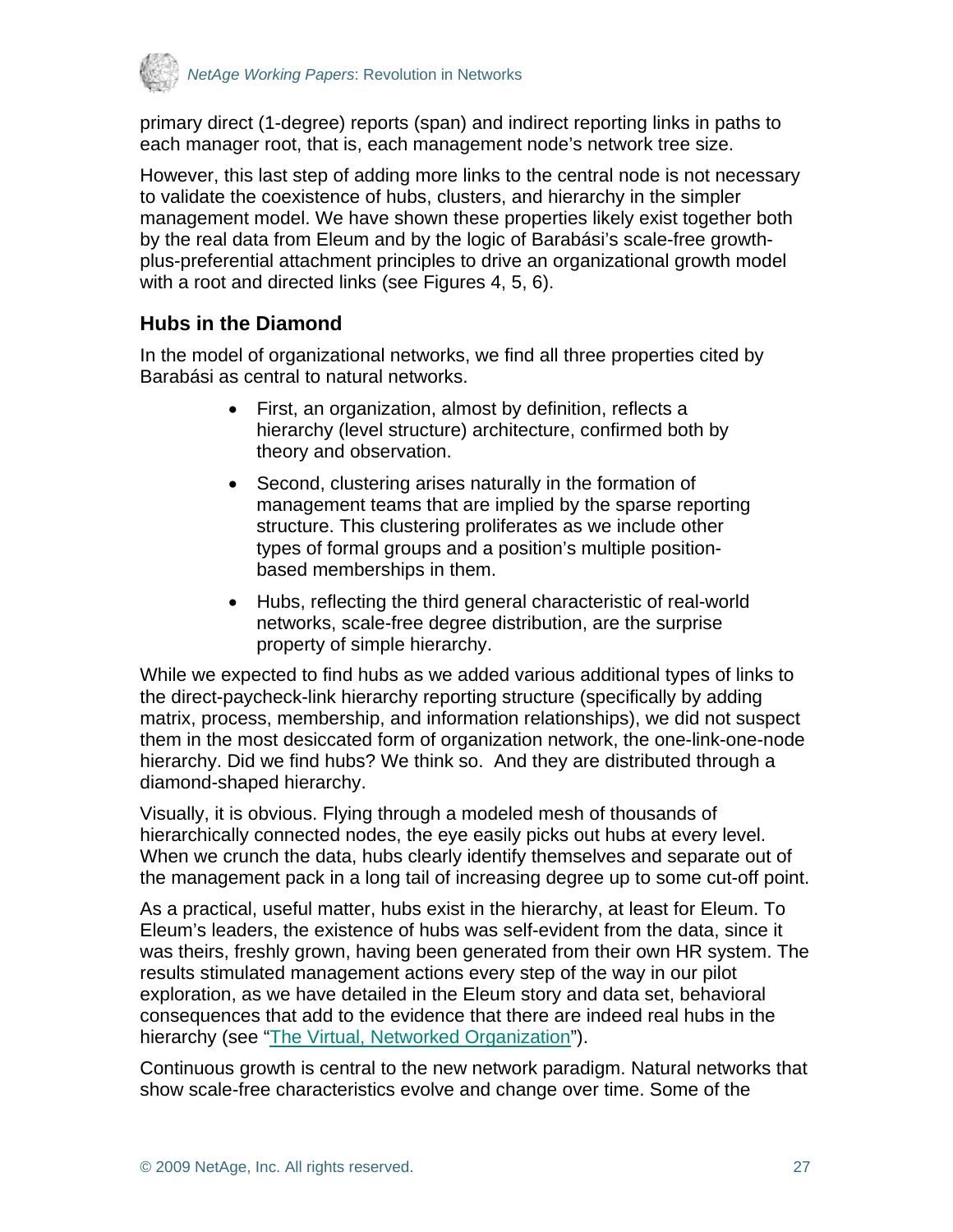

positions carried forward in Eleum's design were first defined more than a century earlier as the company's industry was just beginning. The whole organization in its many components has evolved over the years, shaped in the marketplace by evolutionary forces of selective competition. Eleum, in the new regional configuration, represents the most recent organizational transformation of this company's core business, and the emergence of a new level of complexity to deal with the increasingly complex global environment.



Figure 8: Hubs in the Diamond

Hubs in the multi-level diamond hierarchy hold the whole together (see Figure 8). Having hubs is likely no accident.